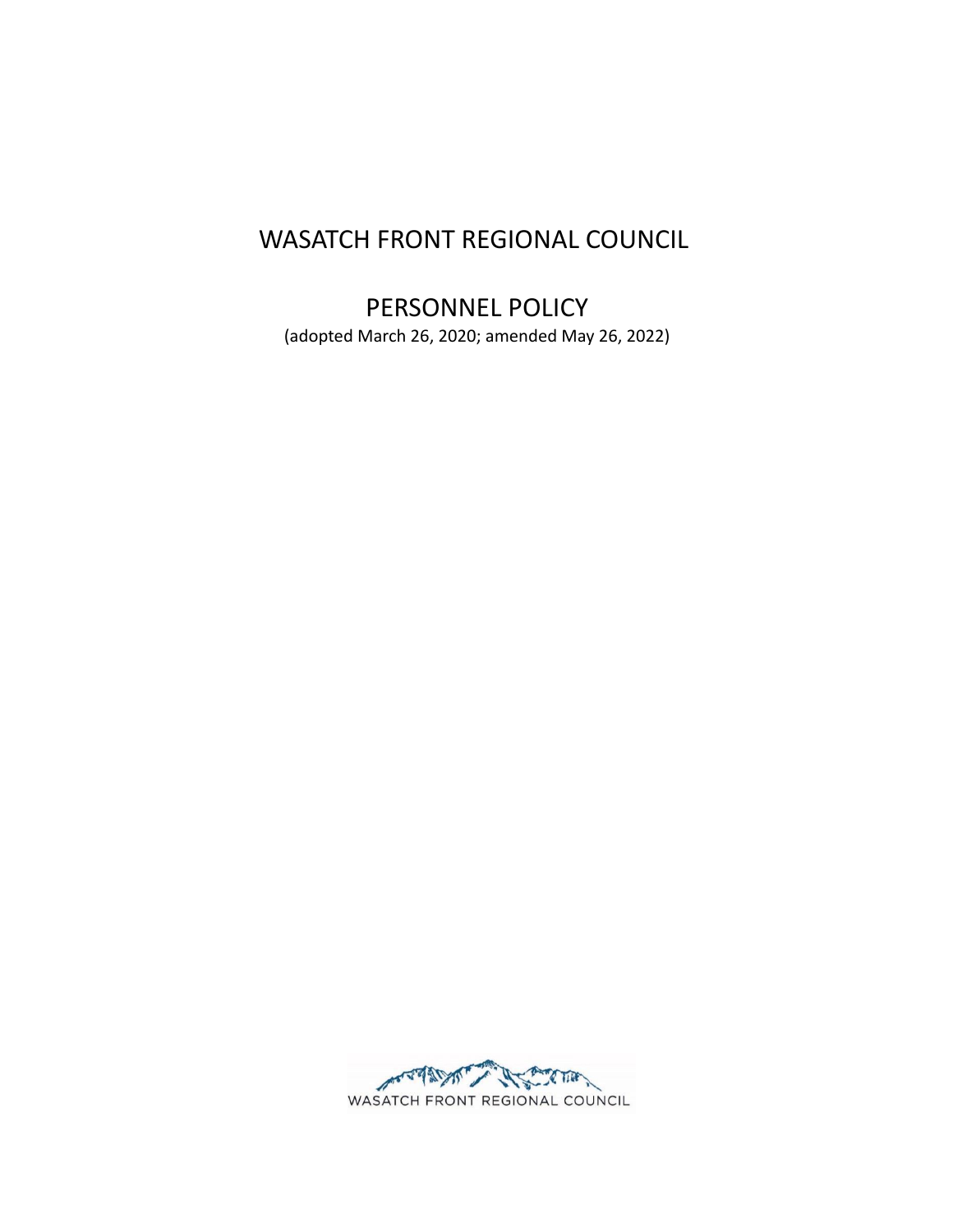# TABLE OF CONTENTS

| INTRODUCTION                                                     |    |  |
|------------------------------------------------------------------|----|--|
| <b>CHAPTER I-Classification Plan</b>                             |    |  |
| Section 1 - Position Allocation                                  | 5  |  |
| Section 2 - Job Descriptions                                     | 6  |  |
| <b>CHAPTER II - Compensation Plan</b>                            |    |  |
| Section 1 - Salary Determination                                 | 7  |  |
| Section 2 - Cost of Living Increases                             | 8  |  |
| Section 3 - Salary Adjustments                                   | 8  |  |
| Section 4 - Performance Awards                                   | 8  |  |
| Section 5 - Payroll                                              | 9  |  |
| Section 6 - Time Records                                         | 9  |  |
| <b>CHAPTER III - Recruitment and Appointment</b>                 |    |  |
| Section 1 - Recruitment                                          | 10 |  |
| Section 2 - Evaluation                                           | 10 |  |
| Section 3 - Appointment                                          | 10 |  |
| CHAPTER IV - Work Standards and Hours                            |    |  |
| Section 1 - Work Hours and Rest Periods                          | 11 |  |
| Section 2 - Tardiness                                            | 11 |  |
| Section 3 - Reporting Absences                                   | 11 |  |
| Section 4 - Overtime                                             | 11 |  |
| Section 5 - Holidays                                             | 12 |  |
| Section 6 - Outside Employment                                   | 12 |  |
| Section 7 - Political Activity of Employees                      | 12 |  |
| Section 8 - Drug Free Workplace                                  | 13 |  |
| Section 9 - Equal Employment Opportunity                         | 13 |  |
| Section 10 - Acceptable Use for Information Technology Resources | 16 |  |
| Section 11 - Ethics                                              | 17 |  |
| CHAPTER V - Leave                                                |    |  |
| Section 1 - Vacation Leave                                       | 18 |  |
| Section 2 - Sick Leave                                           | 18 |  |
| Section 3 - Family Medical Leave                                 | 19 |  |
| Section 4 - Leave of Absence without Pay                         | 21 |  |
| Section 5 - Military Leave                                       | 21 |  |
| Section 6 - Court Leave                                          | 22 |  |
| Section 7 - Funeral and Compassionate Leave                      | 22 |  |
| Section 8 - Administrative or Emergency Leave                    | 22 |  |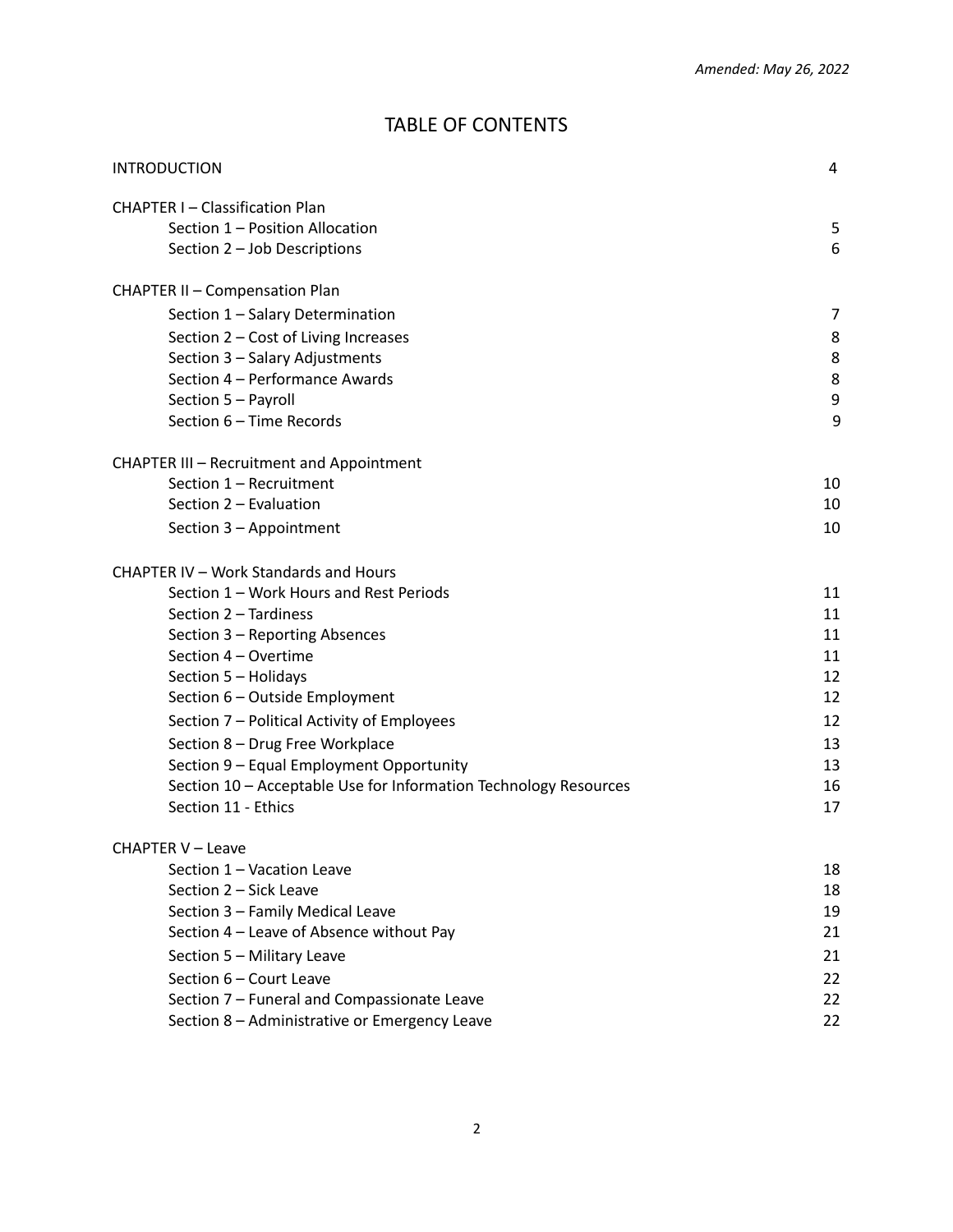| CHAPTER VI – Terminations, Discipline, Appeals and Performance Evaluation   |    |
|-----------------------------------------------------------------------------|----|
| Section 1 - Resignations                                                    | 23 |
| Section 2 – Dismissals and Lay Offs                                         | 23 |
| Section 3 - Discipline                                                      | 23 |
| Section 4 - Appeals Procedure                                               | 25 |
| Section 5 – Performance Evaluation                                          | 25 |
| <b>CHAPTER VII - Travel and Sustenance Reimbursements</b>                   |    |
| Section 1 - Reimbursement for Travel by Private Automobile within the State | 26 |
| Section 2 - Reimbursement for Travel by Common Carrier within the State     | 26 |
| Section 3 – Reimbursement for Travel Out-of-State                           | 26 |
| Section 4 – Other Subsistence                                               | 26 |
| CHAPTER VIII - Employee Benefit Programs                                    |    |
| Section 1 - Health Insurance                                                | 27 |
| Section 2 – Retirement                                                      | 27 |
| Section 3 - Worker's Compensation, Disability and Life Insurance            | 27 |
| Section 4 - Flexible Spending Plan                                          | 28 |
| Section 5 - Time Release for Fitness Activity                               | 28 |
| Section 6 – Staff Development and Educational Assistance                    | 28 |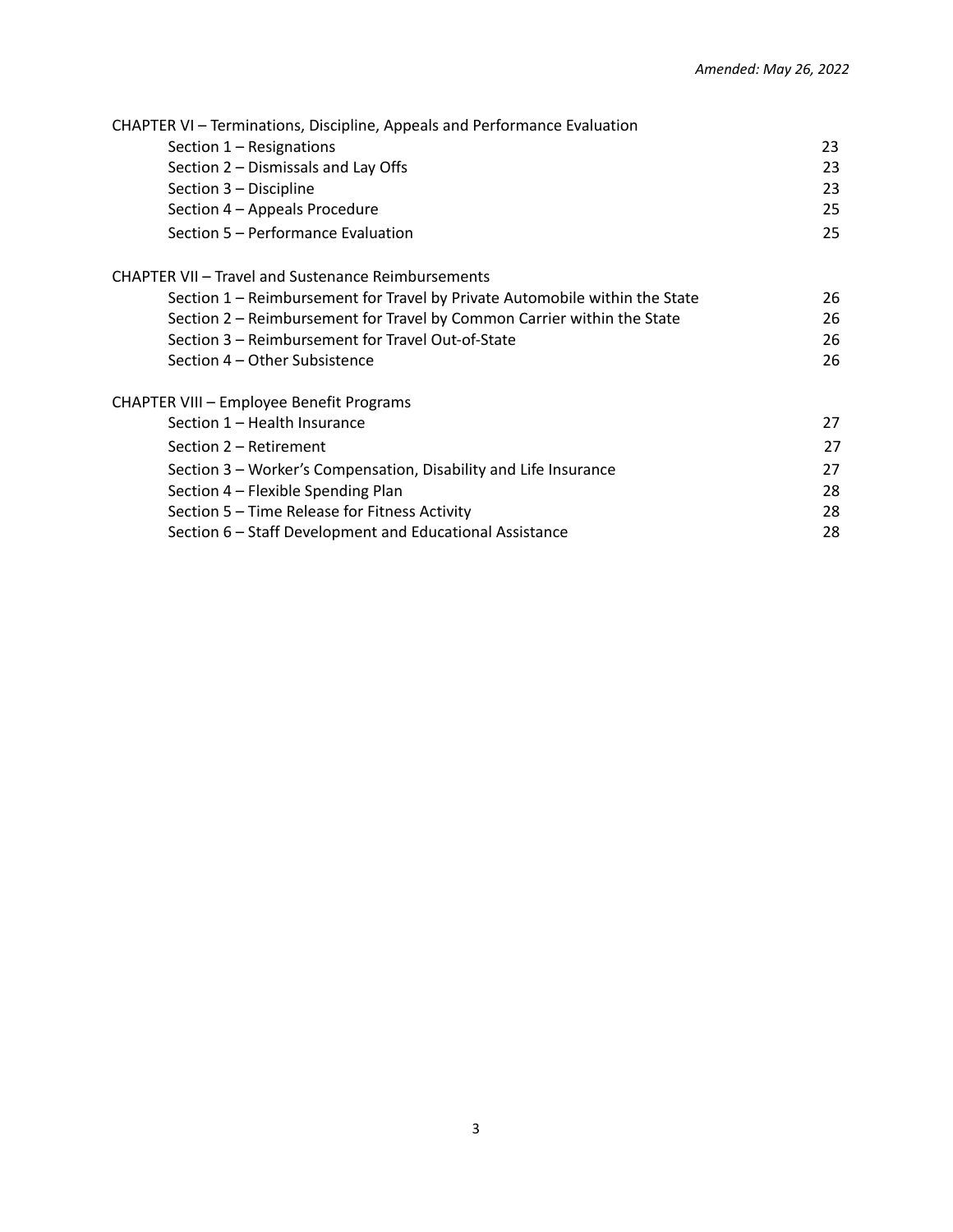## **INTRODUCTION**

<span id="page-3-0"></span>The Personnel Practices of the Wasatch Front Regional Council (WFRC) are intended to:

- Establish and maintain personnel practices in regard to recruitment, classification, changes in employee status, placement, and employee benefits;
- Establish and maintain timekeeping and payroll practices; and
- Assist in planning for the personnel requirements of existing and future WFRC programs.

All personnel matters are a basic responsibility of the WFRC Executive Director, subject to this Policy and any other policies adopted by WFRC, and subject to the annual WFRC Budget and Unified Planning Work Program.

WFRC is committed to the principles of equal employment opportunity. It is WFRC's policy to hire qualified applicants, and with respect to all employment decisions to treat employees without regard to race, creed, color, religion, sex, age (if over 40 years of age), national origin, disability, sexual orientation, or gender identity.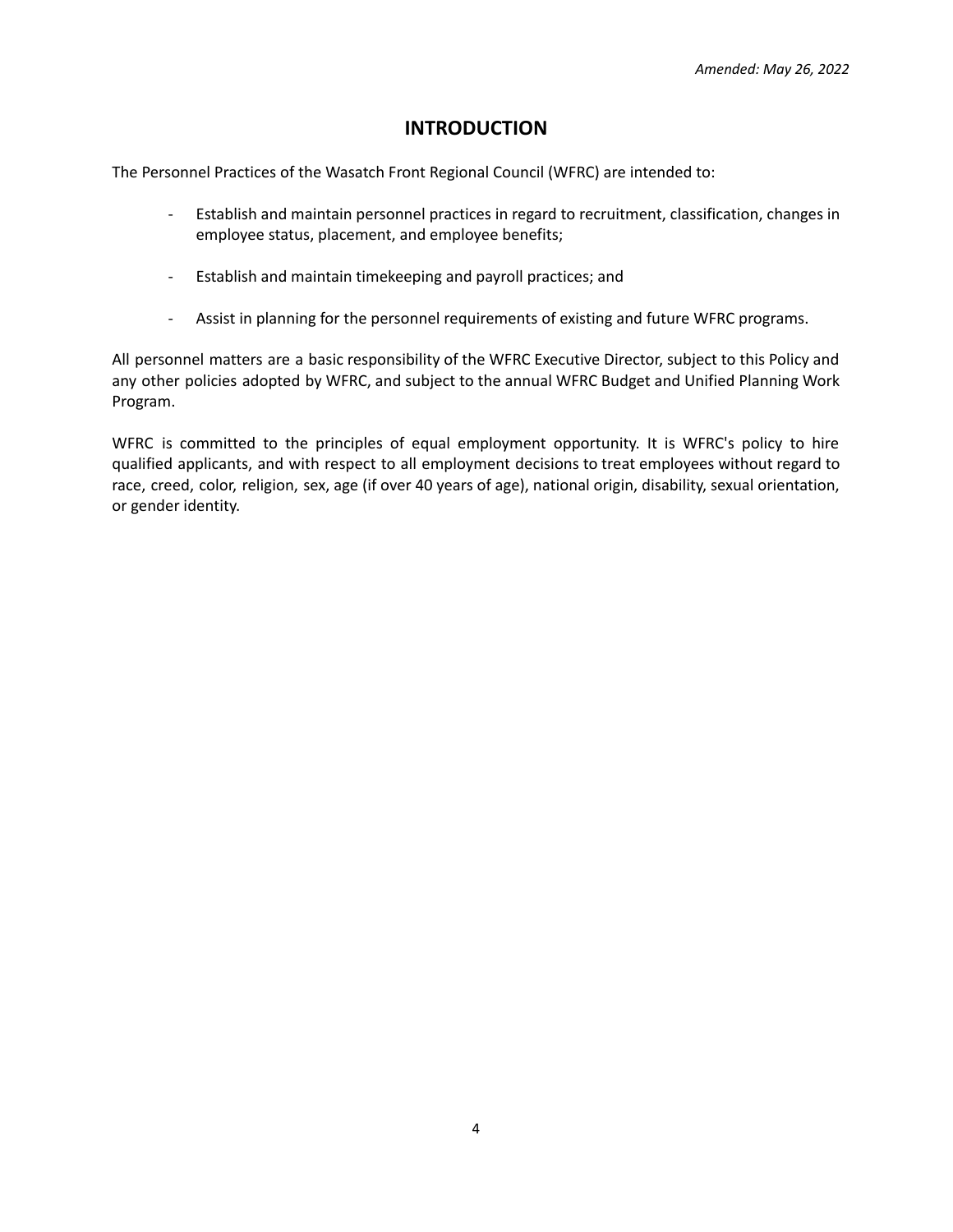# **CHAPTER I CLASSIFICATION PLAN**

### <span id="page-4-0"></span>Section 1 – Position Classification

The classification plan comprises a list of classes supported by written specifications outlining the parameters of each class. A class shall comprise one or more positions that are nearly alike concerning the essential character of their duties and responsibilities in order that the same pay scale, title and qualification requirements can be applied and that the positions can be fairly and equitably treated under similar conditions.

Approved classifications will constitute official titles and pay ranges for all positions in the respective departments and shall be used in all relevant personnel records and forms. Employees may be classified as regular or temporary and full-time or part-time. The definition for full time regular, part-time regular, seasonal and temporary project employees is as follows:

**Full-time Regular Employee**--An employee who regularly works at his/her assigned duties for forty (40) hours or more a week is considered a full-time regular employee. Full-time regular employees are eligible for benefits as set forth in the personnel policies and procedures.

**Part-time Regular Employee**--An employee who regularly works at his/her assigned duties for less than forty (40) hours a week is considered part-time. Part-time regular employees are eligible for pro-rated benefits based on hours worked in a month or as specified by the benefits provider. To be eligible for the Utah State Retirement pension and the Group Health and Dental Insurance, an employee must average a minimum of 20 hours per week. To be eligible for disability and life insurance, the employee must work a minimum of 30 hours per week. Vacation, sick leave and holiday pay are calculated as a percentage of hours worked/full-time hours available in the month (e.g. If there are 172 full-time hours in a month and the employee works 86 hours, the percentage applied to leave is 50% or 86/172.

**Seasonal or Temporary Employee**–-Seasonal and temporary appointments are made to carry out necessary seasonal or temporary work. Employees in this category may work full or part-time as may be required. Employment for seasonal and temporary employees is terminated no later than upon completion of the assignment for which the employee was hired. The employee will be told the anticipated ending date of seasonal or temporary employment. Seasonal and temporary employees may or may not be entitled to benefits dependent upon hours worked and length of the assignment.

Individuals employed through temporary employment agencies are employees of the temporary employment agency and not employees of WFRC.

No employee shall be appointed or promoted to any position until the position has been properly classified.

No salaries will be approved unless they conform to the approved classification and compensation plans.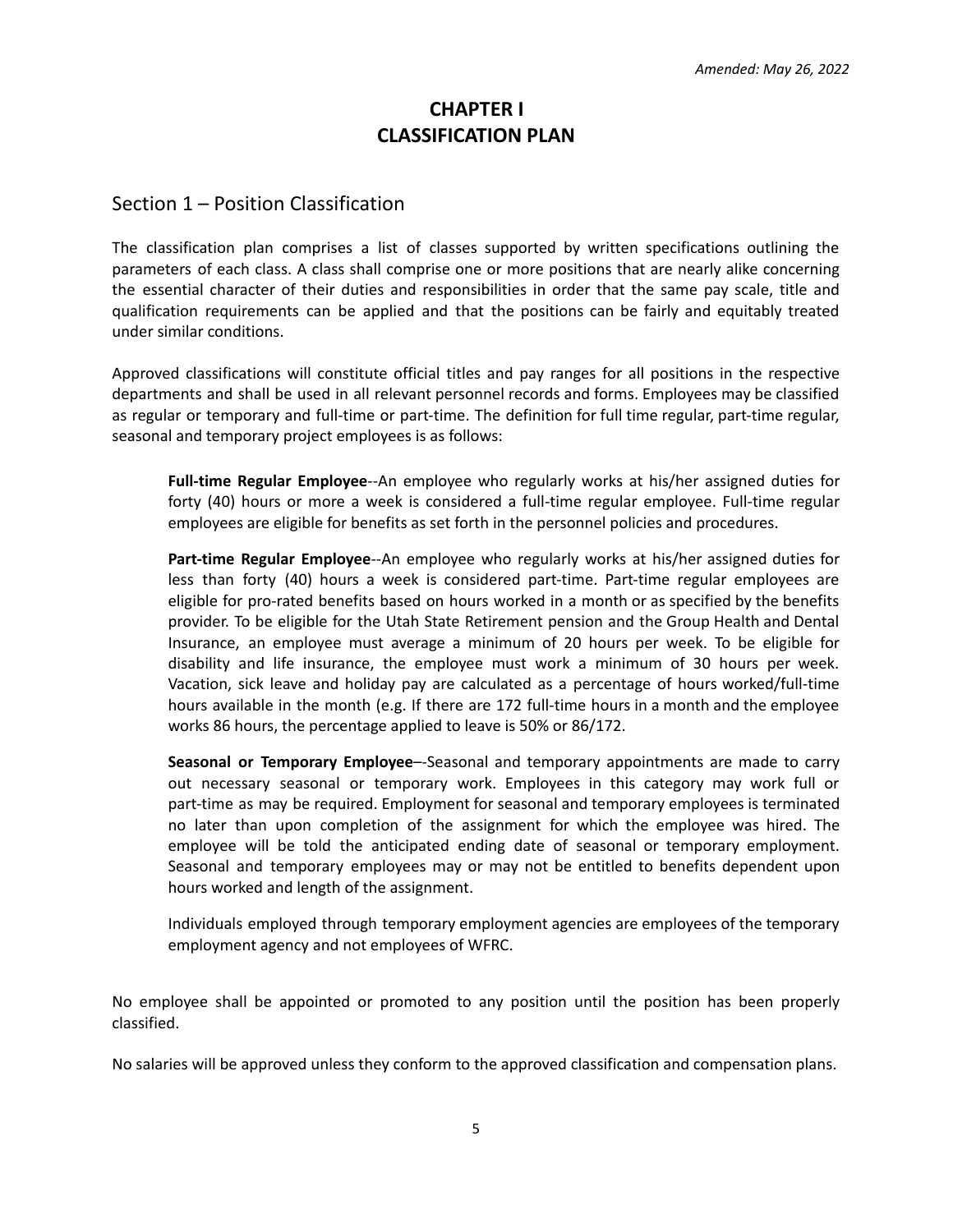# Section 2 – Job Descriptions

A written description of duties, responsibilities, qualifications, skills, and knowledge will be maintained for each position.

Job descriptions will be used by the WFRC Executive Director for determining whether an applicant or employee meets the minimum requirements for a particular class of position. Job descriptions will be used by supervisory personnel as tools to orient new employees to their duties and responsibilities. They will also be used as a basis for performance evaluation of employees.

Job descriptions will be used to determine grade and salary levels as outlined in the compensation plan.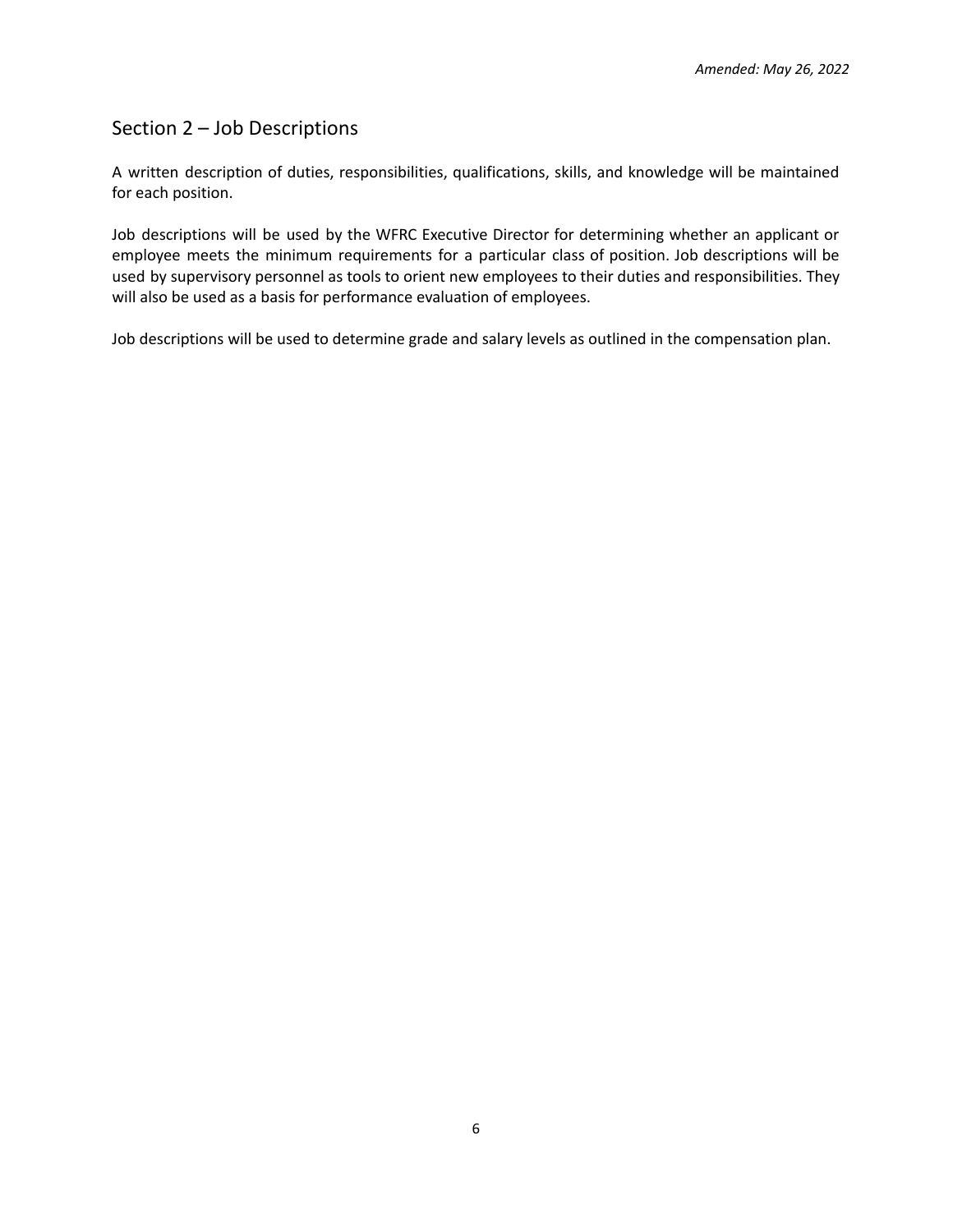# **CHAPTER II COMPENSATION PLAN**

<span id="page-6-0"></span>Each fiscal year the WFRC Budget Committee and Council approve an overall compensation budget for WFRC staff. Within that budget the Executive Director may allocate portions for cost of living adjustments, performance-based merit increases, performance awards, market-based adjustments and promotions.

### <span id="page-6-1"></span>Section 1 – Salary Determination

Within the overall compensation budget established by the WFRC Council and Budget Committee, the WFRC Executive Director shall establish a salary schedule with pay ranges for all positions and job titles based on a classification system and job descriptions. Salaries will be determined using the salary schedule for each position. WFRC shall conduct salary surveys on a periodic basis to keep the salary schedule and ranges for each position in line with comparable positions in other similar agencies or industries. The results of these surveys shall be used to update the salary ranges for all positions.

At the time of initial appointment of a new employee, a job description and corresponding salary range will be determined for the position. The employee must be paid within the established range for the specific position.

Performance-based merit increases may be awarded to individual employees on the basis of performance evaluation scores. At the beginning of each fiscal year, the employee and the employee's Area Coordinator (AC)/Supervisor will agree on a performance plan that includes weighted performance factors. Performance standards for employees will be commensurate with their level of experience and pay grade. At the end of each fiscal year, each non-probationary employee will be evaluated by the employee's AC/Supervisor and the employee will receive an overall score for their performance. The AC/Supervisor will discuss the review with the employee and both the employee and the AC/Supervisor will sign the performance evaluation. An employee may request a review with the Executive Director and the Area Coordinator of their performance evaluation within 30 days of the signed initial evaluation.

Performance will be scored on a scale of 0 to 5 with 3 being the level of minimal acceptable performance. Performance will be compensated according to the following schedule where "M" equals the merit allocation percentage as determined by the Executive Director within the Council-approved budget:

| Performance Score  | $0.00 - 2.99$ | $3.00 - 3.99$ | $4.00 - 5.00$ |
|--------------------|---------------|---------------|---------------|
| Base Rate Increase | 0%            | .5M           |               |

Performance-based salary increases are independent of any cost of living adjustments (COLA).

Employees performing below the minimal performance standard are not eligible for a performance-based rate increase. Employees receiving sub-standard performance evaluations are subject to disciplinary actions up to and including termination**.**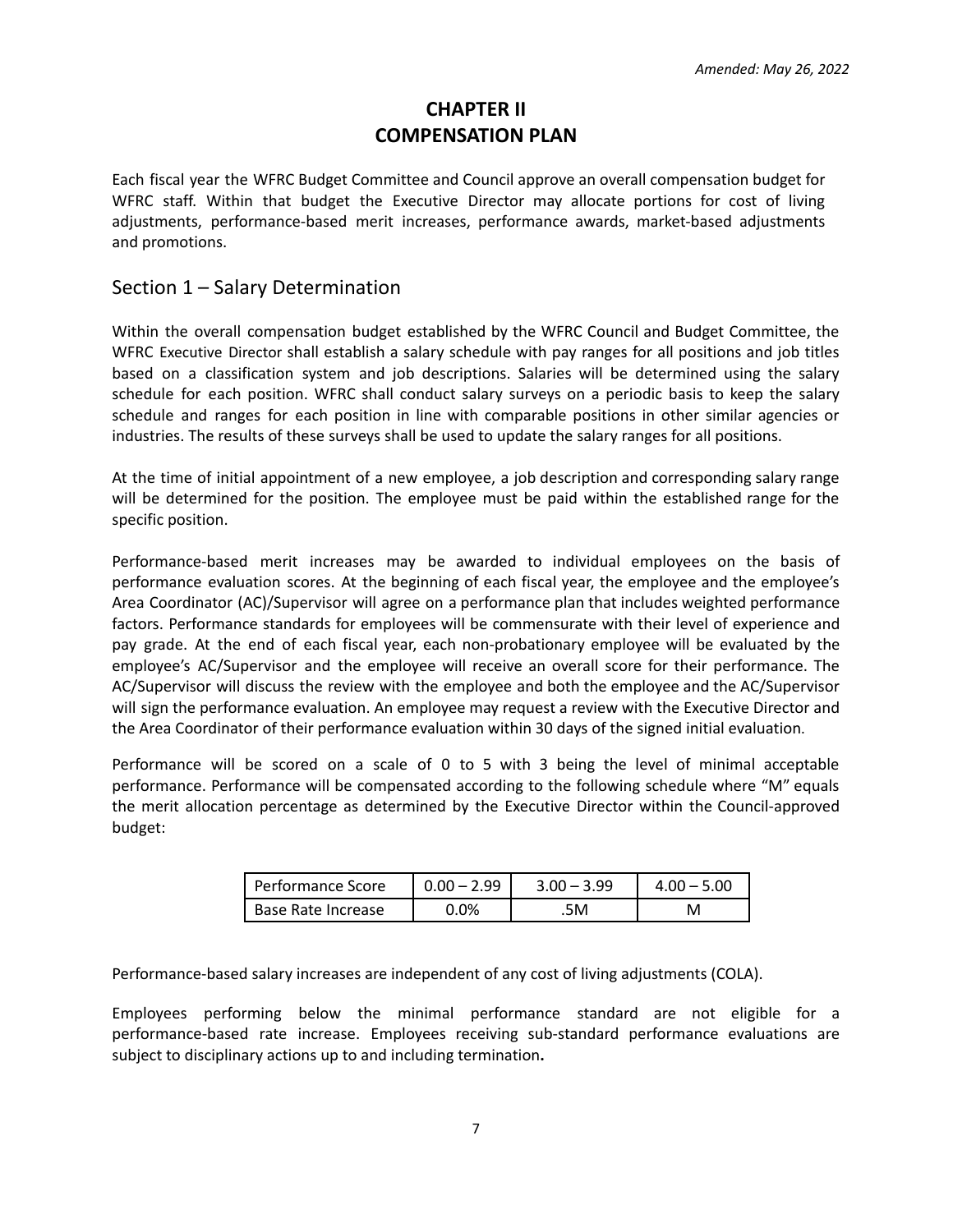### <span id="page-7-0"></span>Section 2 – Cost of Living Increases

The Executive Director may allocate a percentage of approved salary increases as a cost of living increase for all employees. When cost of living increases are approved, salary ranges will be adjusted upward using the same percentage as the cost of living increase. Cost of living adjustments may only be awarded to all employees with six or more months of service.

### <span id="page-7-1"></span>Section 3 – Salary Adjustments

In the case of employees promoted or reassigned to a new position, if the employee's salary is lower than the minimum prescribed for the position, the salary will be increased automatically to the minimum of the new salary range. The employee may receive a salary increase in addition to the promotion even if their pre-promotion salary falls within their new pay range.

Upon reclassification of a position, the incumbent employee will be paid the same salary that he/she received prior to the reclassification if such salary coincides with the salary range of the class to which he/she is reclassified. If such salary does not coincide with the salary range of the class to which he/she is reclassified, his/her salary shall not be lowered.

Certain employees may be designated as Area Coordinators and as a result may receive additional special compensation for duties specific to that position. If the Area Coordinator designation is ended the special compensation shall also end.

### <span id="page-7-2"></span>Section 4 – Performance Awards

The WFRC recognizes an effective employee awards system is an important element of quality management. The WFRC Performance Awards System is designed to recognize and reward high performance and significant contributions to the WFRC Work Program tasks.

The source of funds for the WFRC Awards System is the annual employee compensation budget approved by the Council. Performance awards are discretionary, are determined by the Executive Director, and are subject to available funding and may not cause the expenditures on compensation to exceed the approved budget.

The System consists of three elements:

**Performance Awards** - Employees that consistently exceed performance standards or who take on and complete extra work will be eligible for a performance award. Two types of Performance Awards are available. The first is a one-time cash award of up to \$2000. The second is a Quality Increase (QI), which is a permanent increase in regular pay. A QI may be used to adjust salaries of long-term employees who have consistently exceeded performance standards but whose salaries do not reflect current market conditions. These awards are in addition to the annual salary increases provided for in Section 1.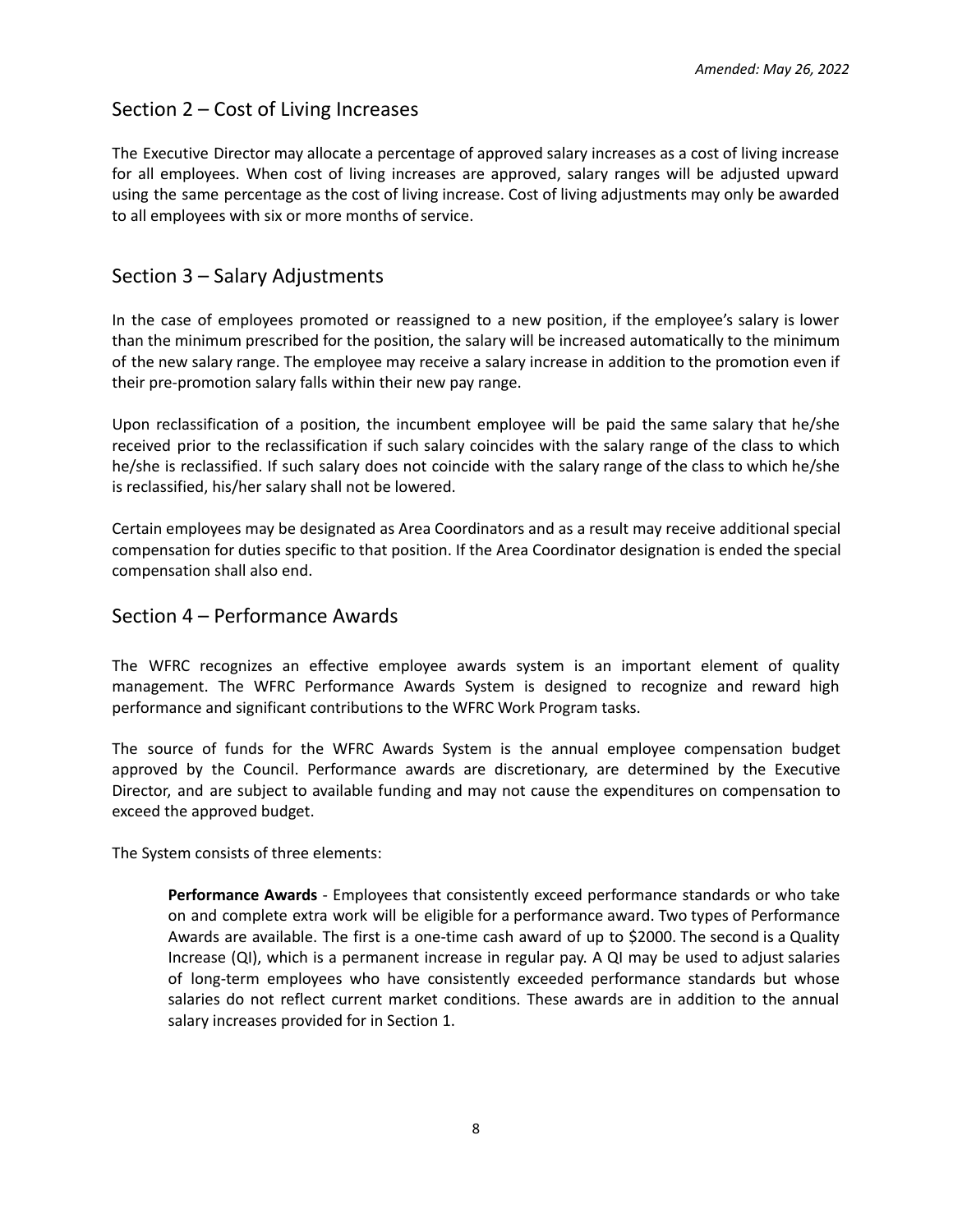Performance Awards will be based on Employee Performance Plans and Evaluations and on recommendations from Area Coordinators. The Executive Director may consider employees for Performance Awards for taking on added responsibilities, for taking the initiative to identify new projects for the WFRC to be involved in and the resources to complete these projects, and for other significant work efforts deemed worthy of an award.

**Special Act Awards** - The Special Act Award recognizes individual or team achievements that contribute significantly to the WFRC mission and goals or that increase Work Program efficiency and effectiveness. These one-time cash awards can range up to \$500.

**Peer Award -** The WFRC Peer Award is designed to allow an employee (or group of employees) to recognize another employee (employee-to-employee) in the office for "individual excellence." The Peer Award criteria include performance or service that excels, achievements in promoting teamwork, and recognition of a professional accomplishment or training/education milestone.

The initiator (employee) of the award develops a brief narrative justification for the award and submits the recommendation to the Executive Director and Area Coordinator(s) for review; the Executive Director may approve or modify the award. Employees may receive two Peer awards per year. The Peer award is a \$100 cash award.

## <span id="page-8-0"></span>Section 5 – Payroll

Pay periods are from the first (1<sup>st</sup>) to the fifteenth (15<sup>th</sup>) and from the sixteenth (16<sup>th</sup>) to the last day of the month. Employees are paid by direct deposit on the last working day of the pay period.

## <span id="page-8-1"></span>Section 6 – Time Records

All employees will turn in time records using the appropriate form to their Area Coordinators on the first working day of the new month. Area Coordinators will compare time records against Unified Planning Work Program work assignments, sign the time sheet indicating that it has been reviewed and forward time records to the Accounting office by the third working day of the month. Hourly employees will make their time records available to the Accounting office when requested, and a final time sheet will be submitted to their Area Coordinator on the first working day of the new month. Each employee must sign his/her time sheet. Employees will ensure that time reports are correct to the closest 15 minutes. Employees must be pre-approved to work any overtime if they are non-exempt employees.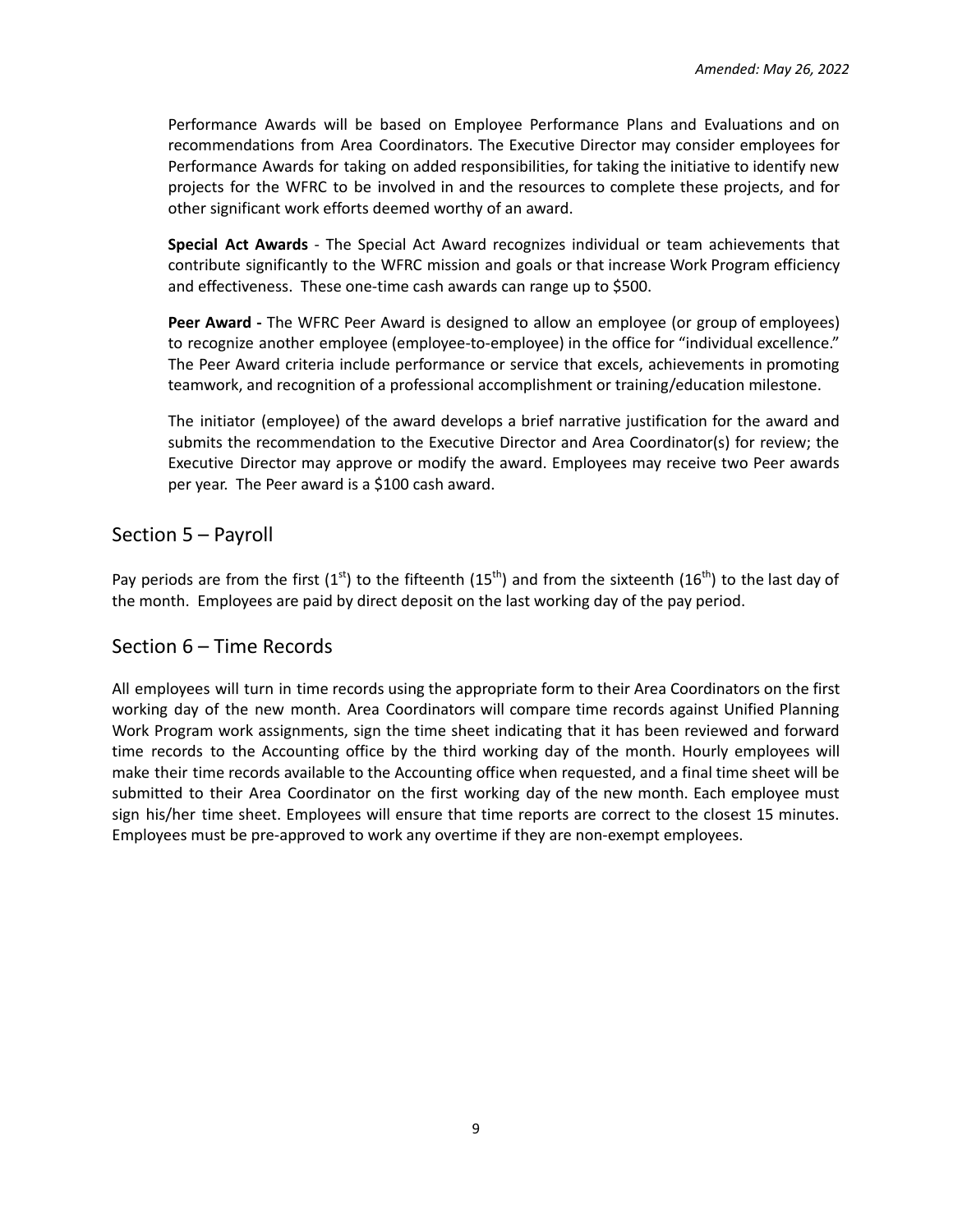# **CHAPTER III RECRUITMENT AND APPOINTMENT**

### <span id="page-9-1"></span><span id="page-9-0"></span>Section 1 – Recruitment

When a position needs to be filled, the Executive Director may promote or hire from within the existing staff and/or publicize the position in a widely distributed or used media to ensure broad exposure to the public. Any WFRC employee may apply for any posted position.

Minimum requirements as outlined on the position job description will be the basis for recruiting, examining, and retaining all personnel.

### <span id="page-9-2"></span>Section 2 – Evaluation

When evaluating candidates (external or internal) for hire WFRC will use appropriate methods to determine the employee's suitability for the position. These methods may include verbal or written examinations and inquiry of former employers or other references. All candidates are evaluated on an open and competitive basis.

### <span id="page-9-3"></span>Section 3 – Appointment

The Executive Director will make the determination for employment based on the results of the evaluation process.

The employee will participate in a six (6) month probationary period, beginning on their first day of employment, to determine his/her abilities and values to the WFRC. During the probationary period, the employee will be closely monitored for adequacy of knowledge, skills, and ability to work effectively within the agency. The probationary period may be extended for up to an additional six (6) month period upon written notice given to the employee that includes the reason(s) for the extension. At the completion of the probation, the Executive Director will determine whether the employee will continue in the position. Probationary employees are at-will employees and not subject to the same rights and processes of regular employees.

Employees shall be designated full-time regular, part-time regular, seasonal, or temporary project.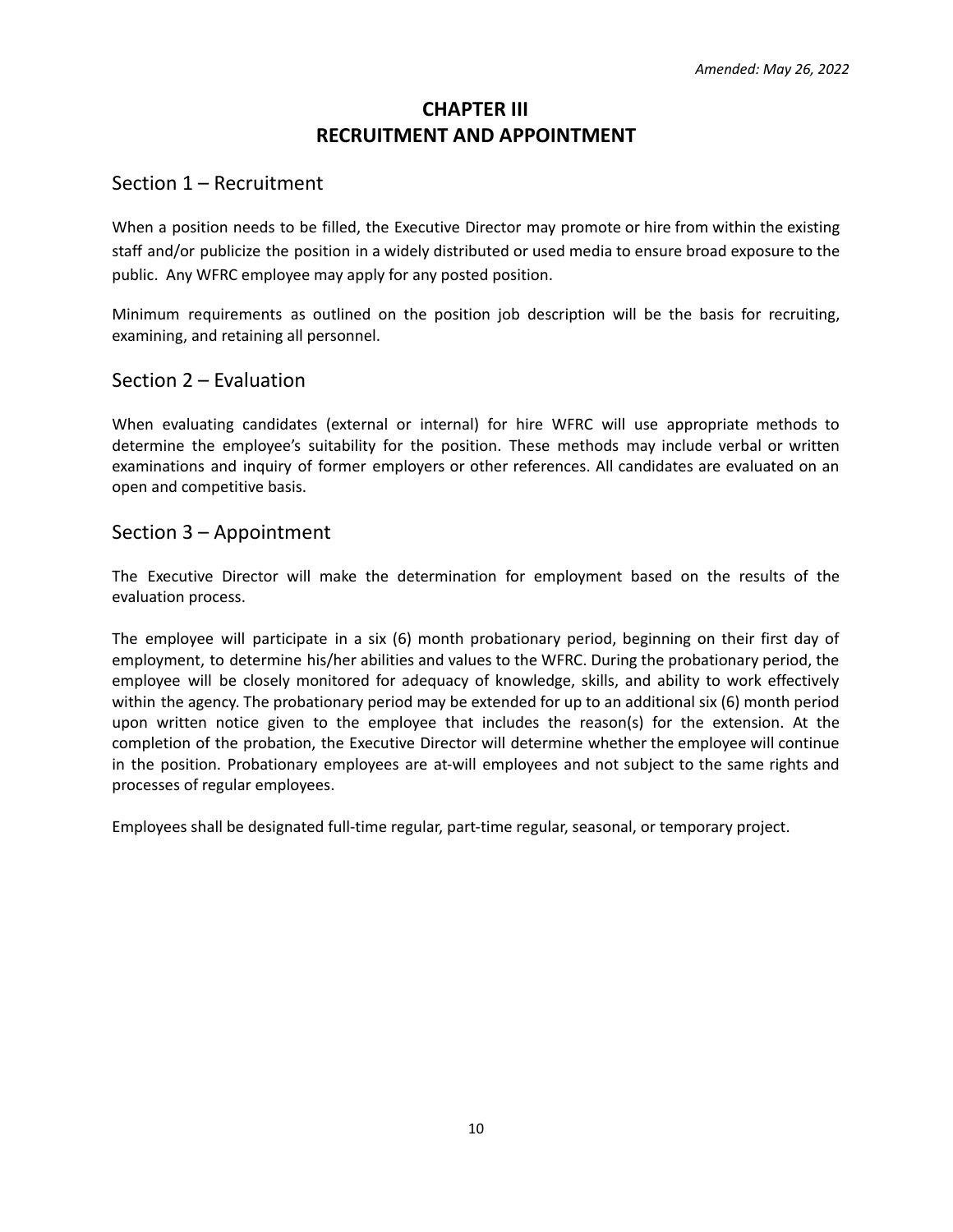# **CHAPTER IV WORK STANDARDS AND HOURS**

### Section 1 – Working Hours and Rest Periods

Normal working hours are from 8:30 a.m. to 5:00 p.m., Monday through Friday, including unpaid one-half (1/2) hour for lunch.

The Executive Director may set other hours of work if such hours are deemed necessary or desirable that may include flex-time, compressed work week, or telecommuting. In order to be considered for flex-time, compressed work week, or telecommuting the employee must be able to demonstrate that the alternative work schedule will not adversely affect the employee's ability to complete the work or coordinate with other staff when needed. In the interest of equity and uniformity, hours shall total 40 hours a week for full time employees. (Temporary and part-time employees may have standard hours of fewer than forty (40).

A minimum of ½ hour unpaid lunch break will be allowed to be taken each work day. Each employee is entitled to two paid fifteen-minute rest periods per day. Rest periods may be taken during the lunch period, thus increasing the lunch period to one hour. However, if this is done, additional rest periods shall not be taken at other times of the day.

Rest periods will be taken at such times as will not hinder the progress of the work of the agency.

### <span id="page-10-0"></span>Section 2 – Tardiness

An employee's workday begins at the exact starting time of his/her shift; therefore, tardiness is not permissible and is grounds for disciplinary action. At the discretion of the supervisor, tardiness may be made up, preferable on the day on which the tardiness occurred. Tardiness must be made up during the week in which it occurs.

Supervisors will ensure that time reports are correct to the closest fifteen (15) minutes.

### <span id="page-10-1"></span>Section 3 – Reporting Absences

Employees should report absence to their Area Coordinator before the beginning of their regularly scheduled day and in no instance later than two hours after the beginning of their regularly scheduled day. Failure to report within this period can be considered justification for disallowing health care or vacation leave for that day. Unless otherwise determined by the Area Coordinator, employees are expected to call, text or email their Area Coordinator on each day of absence.

### <span id="page-10-2"></span>Section 4 – Overtime

Overtime will be paid to all non-exempt employees as defined by the Fair Labor Standards Act at the rate of one and one-half times their normal hourly rate for time worked in excess of forty (40) hours in any one week, which shall run from mid-day Friday to mid-day Friday the following week. Overtime should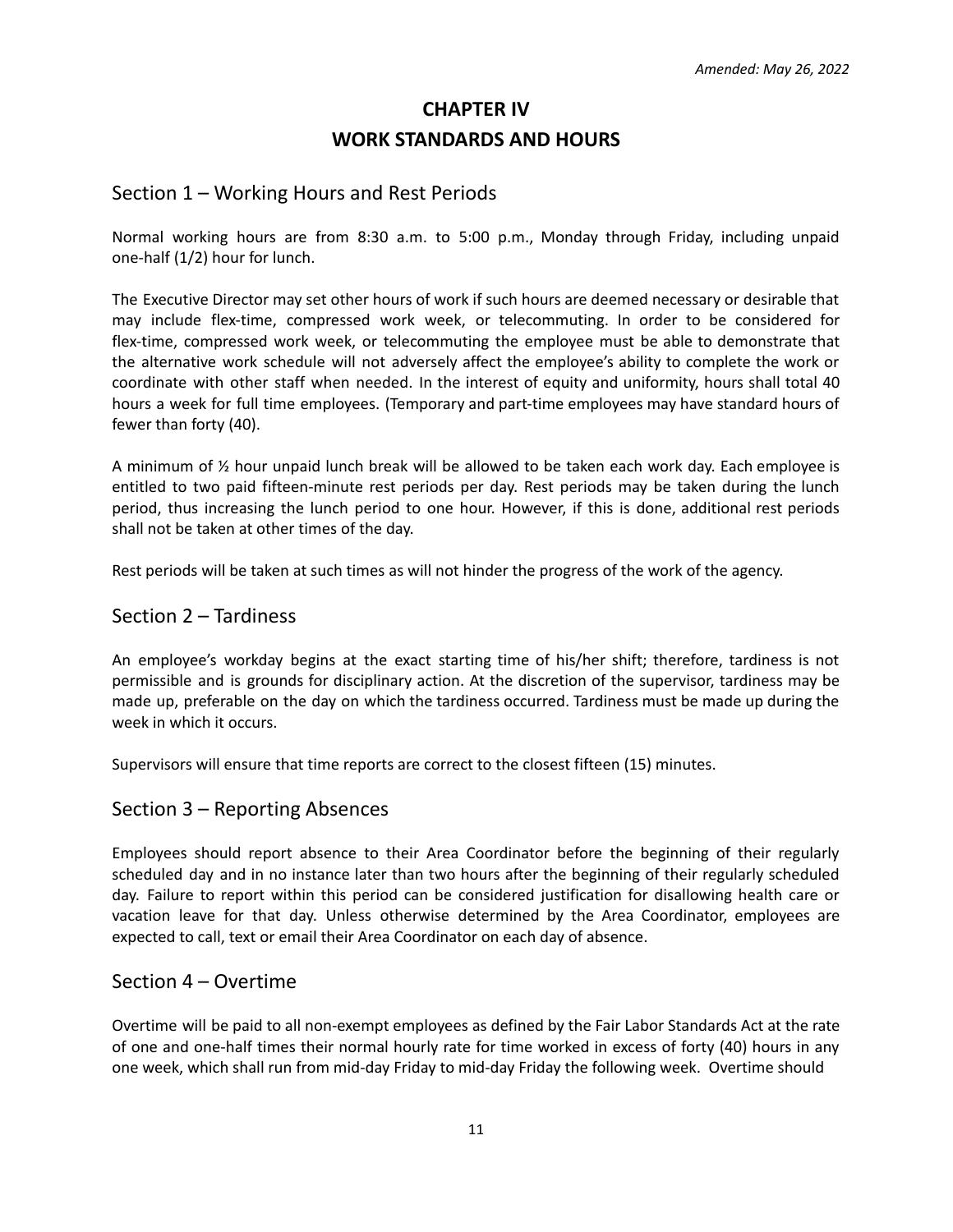be authorized in advance by the employee's Area Coordinator. Employees who work overtime without advance authorization may be subject to disciplinary action up to and including termination for repeat offenses.

### <span id="page-11-0"></span>Section 5 – Holidays

The following holidays shall be observed by the Council and shall be granted to all regular, full-time employees with pay, and to regular, part-time employees with hours pro-rated based on hours worked (e.g., if there are 172 full-time hours in a month and the employee works 86 hours, the percentage applied to leave is 50% or 86/).

> New Year's Day (January 1) Martin Luther King Day (3<sup>rd</sup> Monday in January) President's Day (3<sup>rd</sup> Monday in February) Memorial Day (Last Monday in May) Juneteenth (June 19th) Independence Day (July 4) Pioneer Day (July 24) Labor Day (First Monday in September) Thanksgiving Day (4<sup>th</sup> Thursday in November) Christmas Day (December 25) 3 Personal Holidays – (as requested by employee)

Additional legal holidays, when designated by the Governor of Utah or the President of the United States, shall also be recognized for Council employees.

### <span id="page-11-1"></span>Section 6 – Outside Employment

Outside employment is permitted, subject to Executive Director review, only if it does not represent a conflict of interest, does not conflict with WFRC work schedules, does not interfere with employee's performance in service to WFRC, and does not utilize WFRC resources or assets.

### Section 7 – Political Activity by Employees

The Wasatch Front Regional Council is a voluntary association of local governments providing services to members. To maintain this service function, WFRC must remain non-partisan. Certain forms of political activity on the part of employees would threaten the non-partisan status of the WFRC. Employees must, as a condition of employment, understand and agree to refrain from political activity of this nature during work hours or while representing WFRC, and may never utilize work assets (e.g., computers, email) for partisan political activity. Political activity by an employee that violates this section may be subject to discipline, up to and including termination. Employees who engage in political activity outside of work must never hold themselves out as acting on behalf of WFRC. (The Hatch Act will apply.)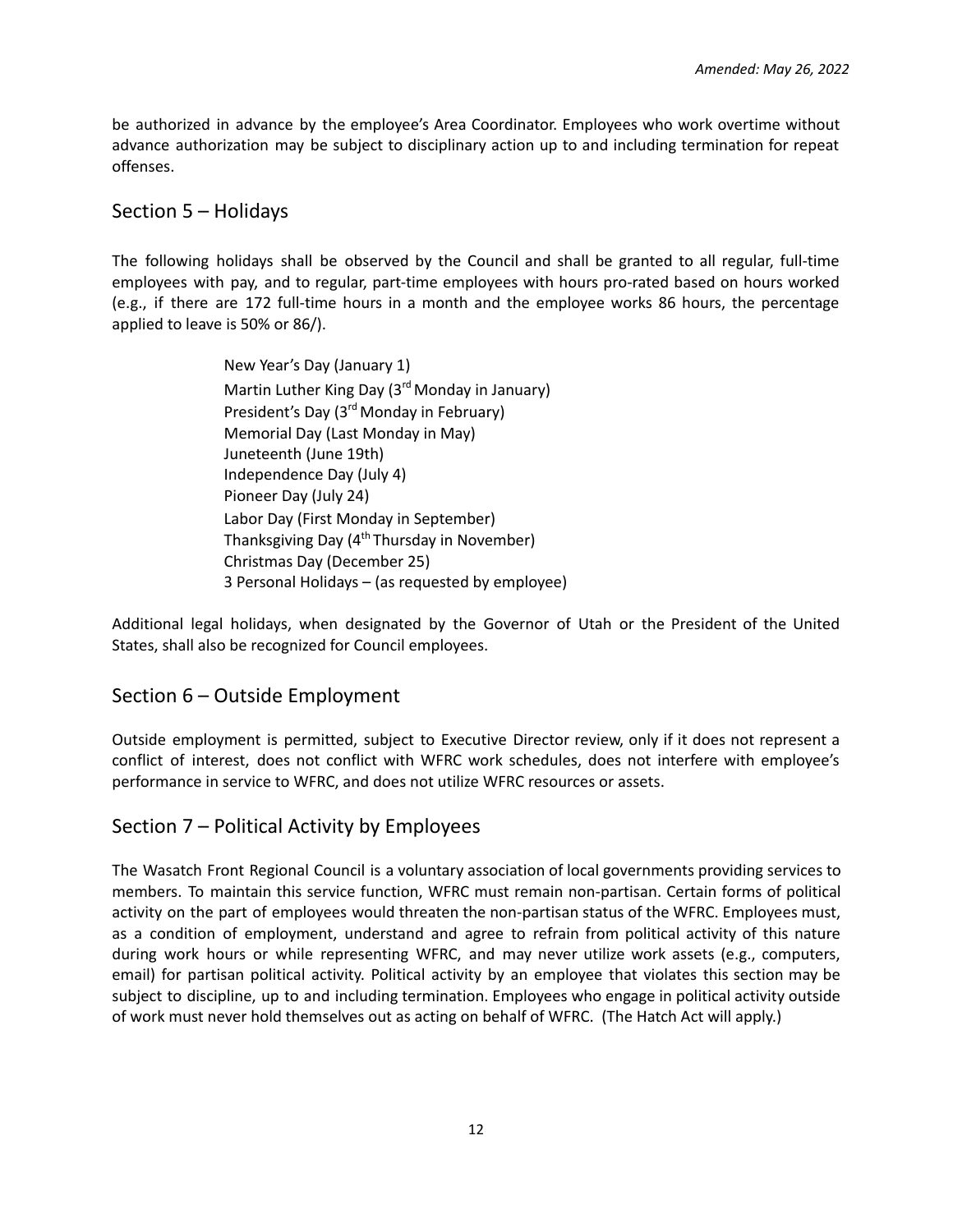# Section 8 – Drug Free Workplace Policy

It is the policy of WFRC to provide a drug free, healthy, and safe work environment. The unlawful manufacture, distribution, possession or use of a controlled substance is prohibited on the premises. The term "controlled substance" is defined in Schedules I through V of Section 202 of the Controlled Substance Act. A copy is available from the Accounting Office.

The presence of any detectable amount of any controlled substance on WFRC premises or in the possession of any employee while performing any business for WFRC is prohibited and is in violation of this policy and may result in disciplinary action up to and including termination.

Employees are required by federal law (Drug Free Workplace Act, 1988) to notify the Executive Director of any criminal drug statute conviction for a violation occurring in the workplace no later than 5 business days after such conviction. As a condition of employment, all WFRC employees are required to sign an agreement acknowledging that they received a copy of this policy and agree to abide by all terms of this policy.

### Section 9 – Equal Employment Opportunity and Discrimination Prevention

### **Equal Employment Opportunity Policy**

WFRC is an equal employment opportunity employer. WFRC prohibits any discrimination based on race, color, creed, sex, sexual orientation, gender identity, religion, disability, age, national origin, veteran status, genetic information and any other characteristic protected by applicable law. Discrimination is prohibited throughout all phases of your employment, including being interviewed, hired, promoted, compensated, bonuses, benefits, hours of work, issuance of discipline, promotion, transfer, work assignments, and termination.

WFRC prohibits retaliation against anyone for reporting or participating in an investigation of prohibited discrimination or harassment. WFRC's policy is to investigate any complaints of unlawful discrimination and to take any necessary corrective action, up to and including termination, against employees who harass, embarrass, or retaliate in any respect against one who has made a complaint regarding unlawful discrimination or harassment.

These policies apply to all applicants and employees, and prohibit harassment, discrimination and retaliation whether engaged in by fellow employees, by a supervisor or manager or by someone not directly connected to WFRC (*e.g.,* an outside vendor, consultant or customer). Conduct prohibited by these policies is unacceptable in the workplace and in any work-related setting outside the worksite, such as during business trips, business meetings and business-related social events.

#### **Sexual Harassment**

As set forth in WFRC's Equal Employment Opportunity Policy, WFRC prohibits any form of harassment in the workplace, including sexual harassment. Sexual harassment is generally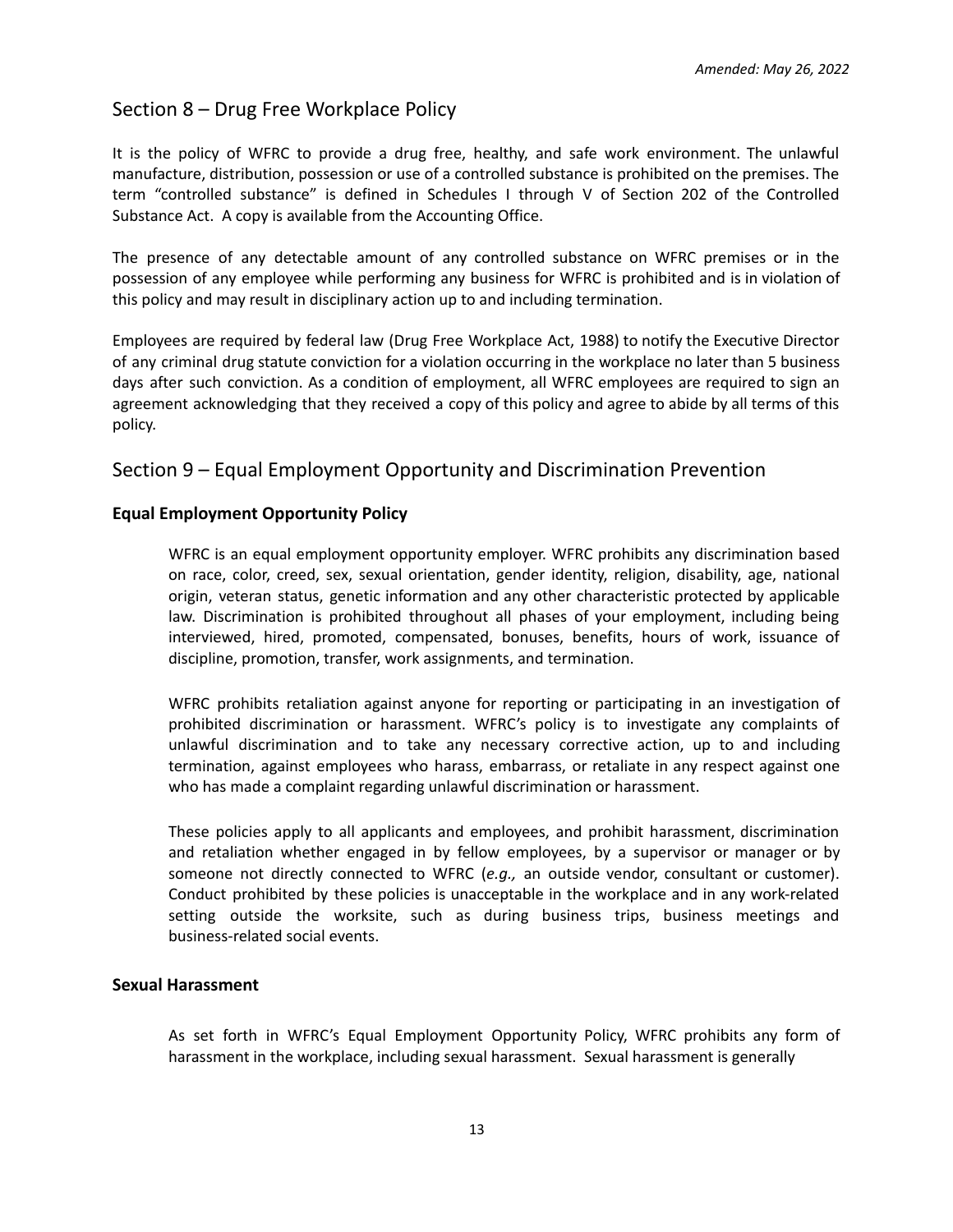defined as unwelcome sexual advances, requests for sexual favors, and other verbal or physical conduct of a sexual nature, where:

- Submission to such conduct is made either explicitly or implicitly a term or condition of an individual's employment;
- Submission to or rejection of such conduct by an individual issued as the basis for employment decisions affecting such individual; or
- Such conduct has the purpose of interfering with an individual's work performance or creating an intimidating, hostile, or offensive working environment.

Sexual harassment may include a wide variety of behaviors and occurs on various levels, including harassment perpetrated by or against supervisors, co-employees, customers, and any business invitees or guests. Sexual harassment can occur by and between individuals of the opposite or same sex, and may be perpetrated by both males and females. Examples of conduct that may constitute sexual harassment include, but are not limited to, the following:

- Unwelcome physical contact of a sexually suggestive nature such as patting, pinching, unnecessary touching, or brushing against another's body.
- Overt or implied threats against an individual to induce him or her to perform sexual favors or to engage in an unwelcome sexual relationship.
- Verbal harassment or abuse of a sexual nature including hints of a desire for sexual relations, explicit sexual propositions, sexual innuendos, sexually suggestive jokes, jokes about gender-specific traits, or foul or obscene language or gestures to or in front of a person who finds them offensive.
- Use of sexually suggestive terms or gestures to describe a person's body, clothing, or sexual activity.
- Displaying, forwarding, or posting in the workplace any printed or visual material (including material on computer monitors and e-mails) which is foul, obscene, or otherwise contains sexually suggestive pictures, videos, or jokes.
- Gender stereotyping. For example: making jokes or derogatory comments about individuals who do not conform to prevailing standards of masculinity or femininity, or who otherwise express their gender differently from prevailing societal standards for their biological sex.
- Offensive remarks including unwelcome comments about appearance.
- Leering or staring at a person's body.
- Questions about a person's sexual activity.

#### **Other forms of Discrimination and Harassment**

As set forth in WFRC's Equal Employment Opportunity Policy, discrimination and harassment in the workplace is not limited to sexual harassment. Discrimination and harassment may take many different forms, all of which are prohibited by WFRC. The conduct may include, but is not limited to:

● Verbal harassment, innuendos, suggestive jokes, racial or ethnic slurs or epithets, or offensive language or gestures about an individual's race, religion, disability, age, gender (even if it is not sexual), sexual orientation, or gender identity.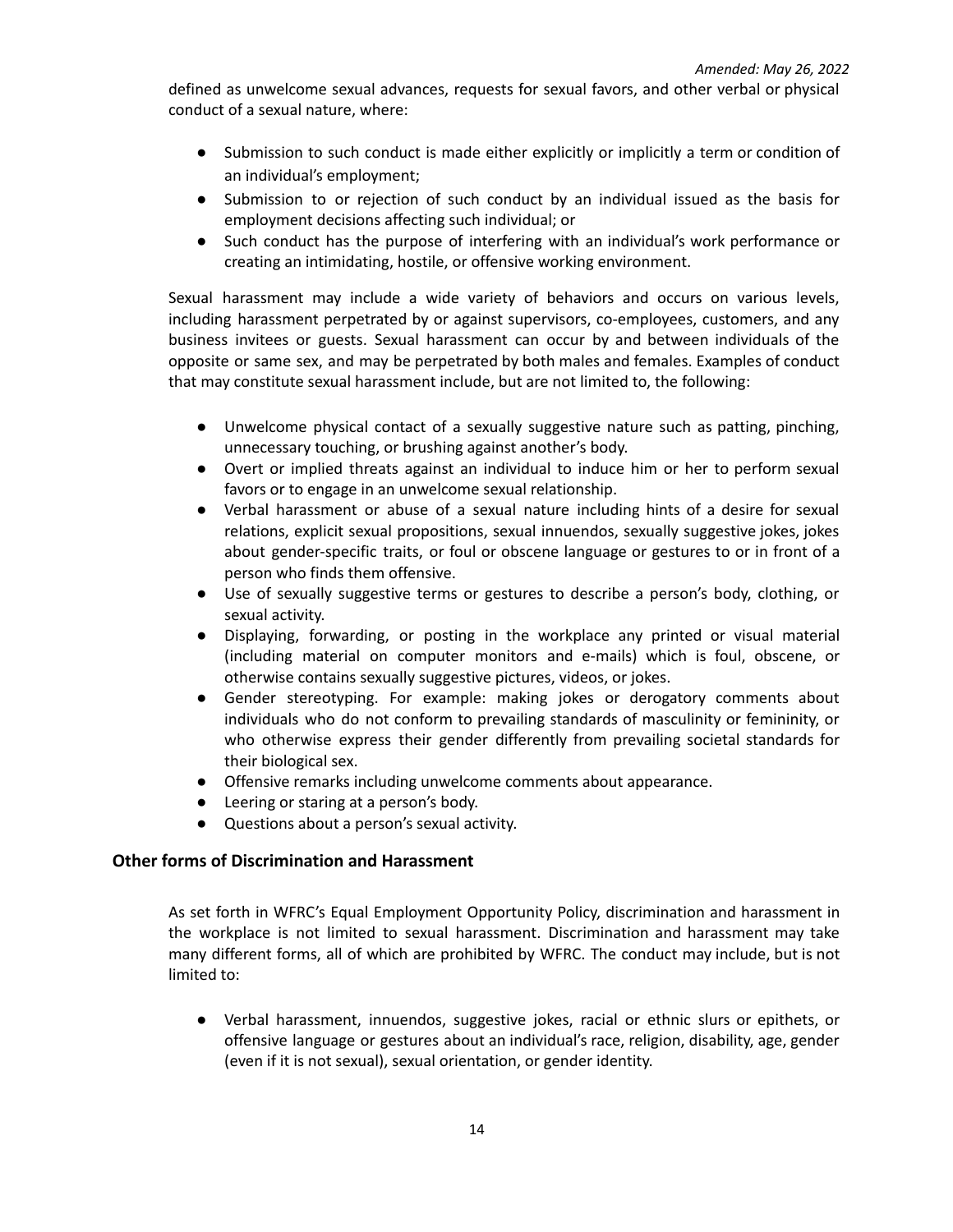● Displaying, forwarding, or posting in the workplace any printed or visual material (including material on computer monitors and e-mails) about an individual's race, religion, age, gender, sexual orientation, gender identity, or disability which is obscene or offensive or might be viewed as such by other individuals.

#### **Procedure for Reporting Harassment and Discrimination**

All employees of WFRC are responsible for helping to enforce this policy against harassment/discrimination. While it is expected that all employees will act responsibly to establish a pleasant and respectful work environment, any employee who feels he or she has been subjected to any form of discrimination or harassment should advise the offending individual that the conduct should be stopped. While addressing the issue with the offending individual may often bring a quick resolution to a complaint, employees are not required to confront the offending individual before reporting concerns to a supervisor or Administration.

#### **WFRC cannot help you if you do not take the steps necessary to inform WFRC of the issue.**

Any employee who feels that he or she has been subjected to harassment or discrimination should immediately report the incident to his or her immediate supervisor. Any employee who learns about or observes conduct which he or she feels constitutes harassment or discrimination should immediately report the incident to his or her immediate supervisor. If reporting an incident to an immediate supervisor would make any employee uncomfortable, or if the employee's immediate supervisor is the individual whom the employee believes is engaging in the offending conduct, the employee should report the incident to a manager or Administration.

Any supervisor (or other employee) who receives a report of, information concerning, or otherwise observes conduct which may constitute harassment or discrimination should immediately report the same to a manager or Administration regardless of whether or not the supervisor believes the incident or conduct involved constitutes harassment of discrimination. The manager should immediately report the incident to Administration. Any supervisor who fails to report any such incident or conduct to a manager or Administration may be subject to disciplinary action as set forth in this policy, up to and including termination.

In reporting alleged harassment or discrimination, the employee must provide such information as is necessary for WFRC to promptly investigate and remedy the alleged harassment or discrimination. WFRC will endeavor to investigate each complaint of harassment and discrimination and take appropriate action as warranted by each situation, including possible disciplinary steps or termination.

WFRC will not tolerate retaliation or adverse employment action against any individual who reports any alleged incident of or participates in the investigation of harassment or discrimination and will take corrective action, up to and including termination, against any individual who harasses, embarrasses, demeans, or retaliates in any respect against any individual who reports or participates in the investigation of any alleged incident of harassment or discrimination.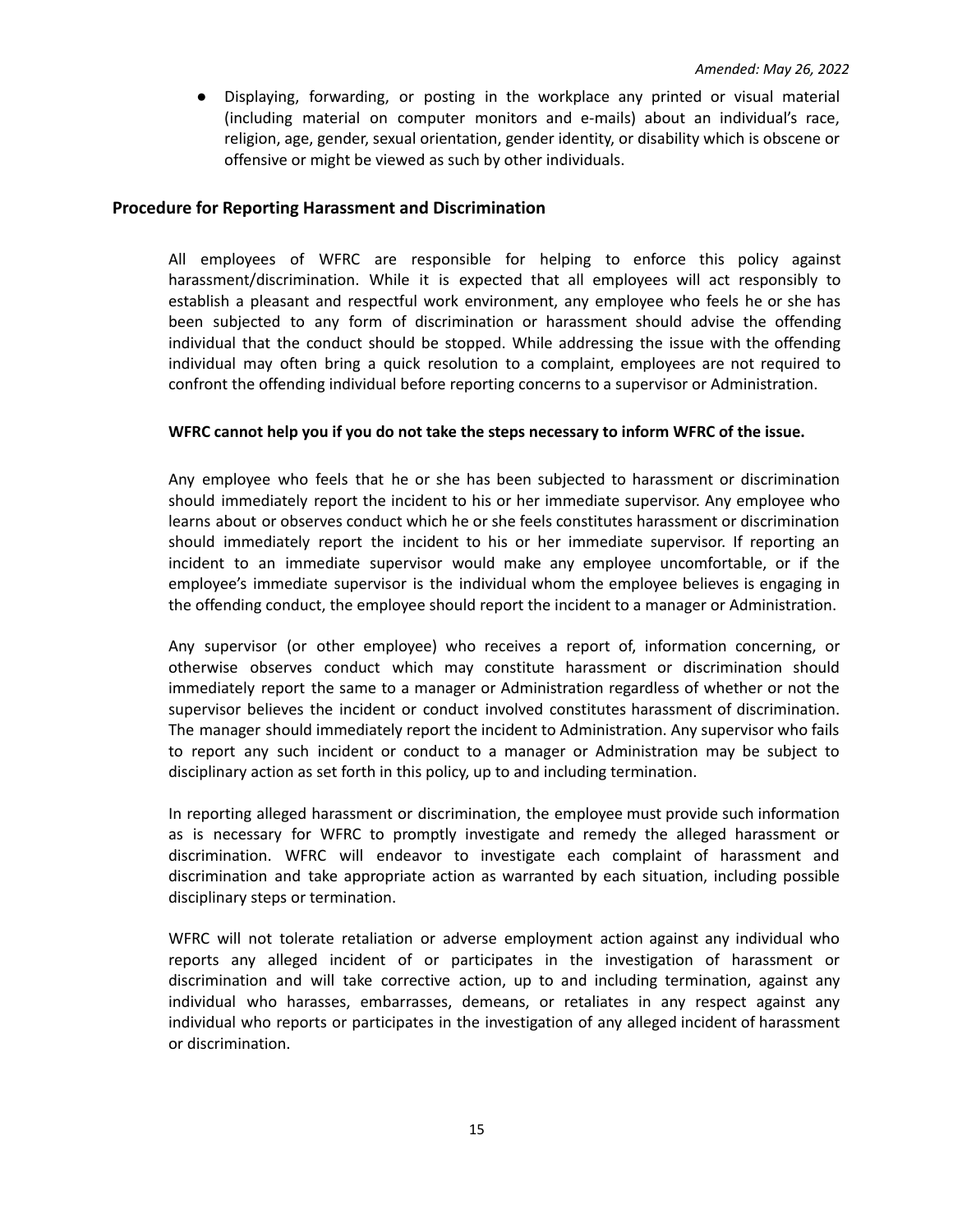#### **Americans with Disabilities Act**

It is WFRC's intent to fully comply with the Americans with Disabilities Act and thus to provide reasonable accommodations to allow qualified people with disabilities to apply for and perform their jobs. If you have a disability that affects your job performance, let your manager know as soon as possible. We will then discuss with you the reasonable accommodations we may be able to provide to enable you to perform the essential functions of your job. If you become unable to perform your essential job functions, even with reasonable accommodation, we will assist you in identifying other jobs that may become available and for which you may be otherwise qualified. As with other aspects of WFRC's Equal Employment Opportunity Policy, you should report any harassment or discrimination based on disability through the policy reporting procedures.

### Section 10 – Acceptable Use Policy for Information Technology Resources

The purpose of the information technology resources (e.g. E-Mail, Voice Mail, Computer Equipment, Facsimile, the Internet) provided by WFRC is to assist staff in achieving the mission and goals of WFRC. Effective use of these resources is of primary concern. Incidental and occasional personal use is permitted, as long as such use occurs on the employee's personal time and does not violate existing rules and policies, involve a for-profit personal activity, involve lewd or distasteful activities which may create a hostile environment for other employees, involve illegal activities, or have the potential to harm WFRC. Any costs incurred for personal use must be reimbursed to WFRC.

#### **Privacy and Confidentiality Implications**

WFRC is committed to respecting the rights of its employees, including a reasonable expectation of privacy, however, it is also responsible for servicing and protecting its electronic communication networks. WFRC has the right to access and disclose the contents of electronic files, as required for legal, audit or legitimate operational or management purposes. There is **NO** guarantee of privacy or confidentiality and it is therefore recommended that employees do not store or transmit personal information on WFRC equipment. E-mail or other electronic files may be accessible through the discovery process in the event of litigation. Each of these technologies create a 'record' and may be subject to judicial use or a Governmental Records Access Management Act (GRAMA) request for information.

#### **Responsibilities for employees**

- 1. Access only files or data that are your own, that are publicly available or to which you have been given authorized access.
- 2. Use resources efficiently and productively. Refrain from monopolizing systems, overloading networks with excessive data, playing games or wasting supplies.
- 3. Keep passwords confidential and change them from time to time.
- 4. Use of virus detection software is required on all WFRC equipment and all disks, drives, and files brought in from outside sources should be scanned.
- 5. Adhere to copyright law regarding use of software.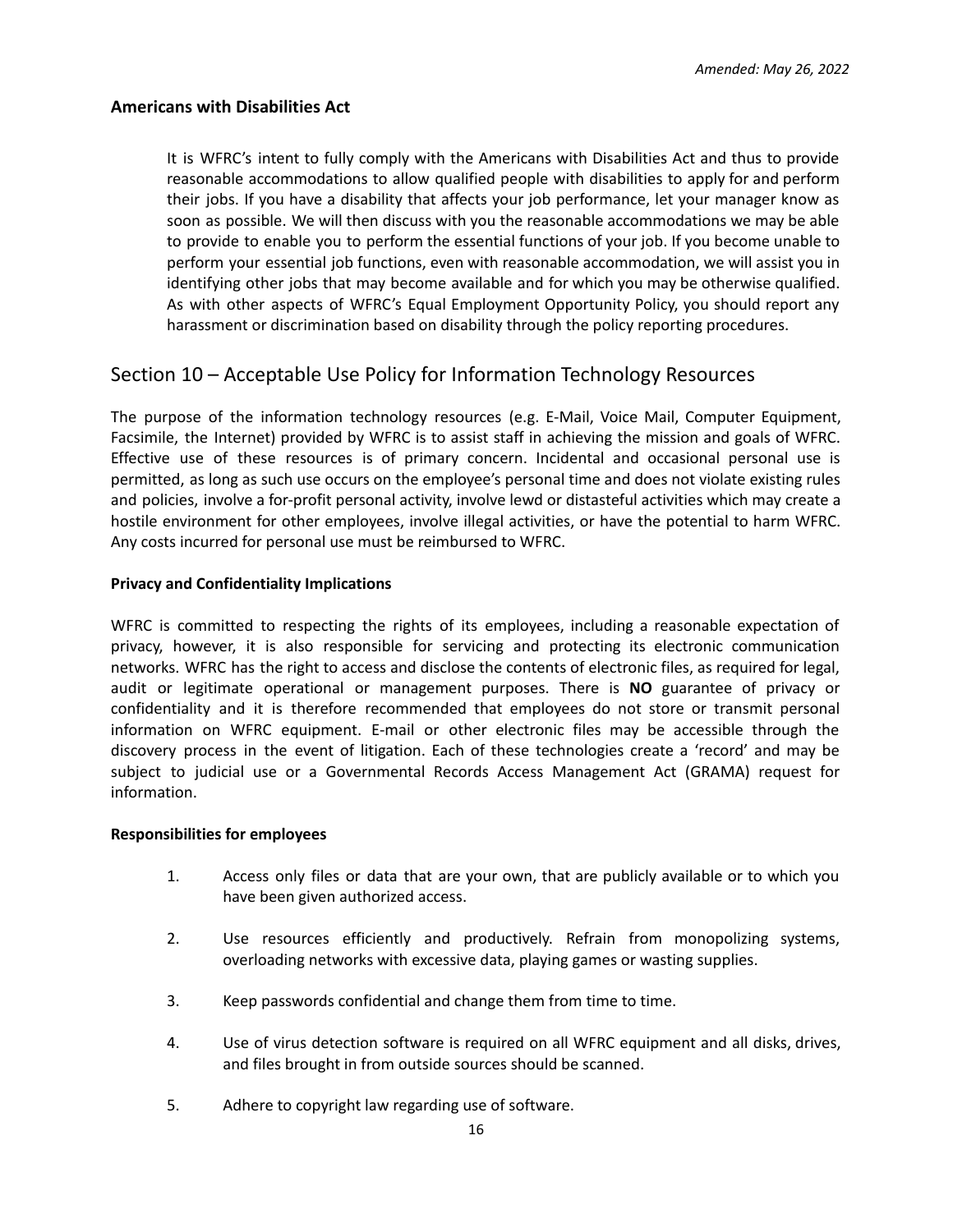6. DO NOT distribute offensive, abusive or harassing statements, emails, jokes, or the like which disparage others based on race, national origin, sex, age, disability, sexual orientation, or political or religious beliefs. DO NOT distribute incendiary statements which might incite violence or promote the use of weapons or devices associated with terrorist activities. DO NOT view or distribute or solicit sexually oriented messages or images. DO NOT distribute any materials in violation of federal, state or local law.

#### **Unacceptable Use of Information Resources**

- Illegal use.
- Religious or partisan political lobbying.
- Copyright infringement.
- Unnecessary use of resources.
- Viewing, distributing or soliciting sexually oriented material.
- Security violations, accessing records or data that you are not authorized to access.
- Knowingly or inadvertently spreading computer viruses.
- Distributing junk mail such as advertisements, chain letters or unauthorized solicitations.
- Unauthorized distribution of confidential information.

### Section 11 – Ethics

WFRC employees are expected to maintain high standards of personal and professional integrity, truthfulness, and honesty. WFRC employees are subject to the provisions of Title 67, Chapter 16, Utah Public Officers' and Employees' Ethics Act. WFRC employees must not engage in any behavior on behalf of or while representing WFRC that is considered fraudulent, wasteful or abusive. The following are examples of prohibited behavior:

- Improper disclosure of private, protected or controlled information.
- Use of official position to secure special compensation, gifts (valued over \$50) or privileges.
- Engagement in other employment that would impair independence or good judgement in the performance of his/her duties.
- Engagement in any activity which is, or appears to be, in conflict with his/her public duties.
- Failure to comply with public disclosure and transparency regulations.
- Destruction or obfuscation of public records and information.

Employees are encouraged to report any violations or suspected violations to anyone in management, the Chair of WFRC or the Council's independent external auditor. Reports may be made anonymously if warranted. No adverse action will be taken against an employee who makes such a report in good faith.

Violation of this policy is subject to disciplinary action up to and including termination.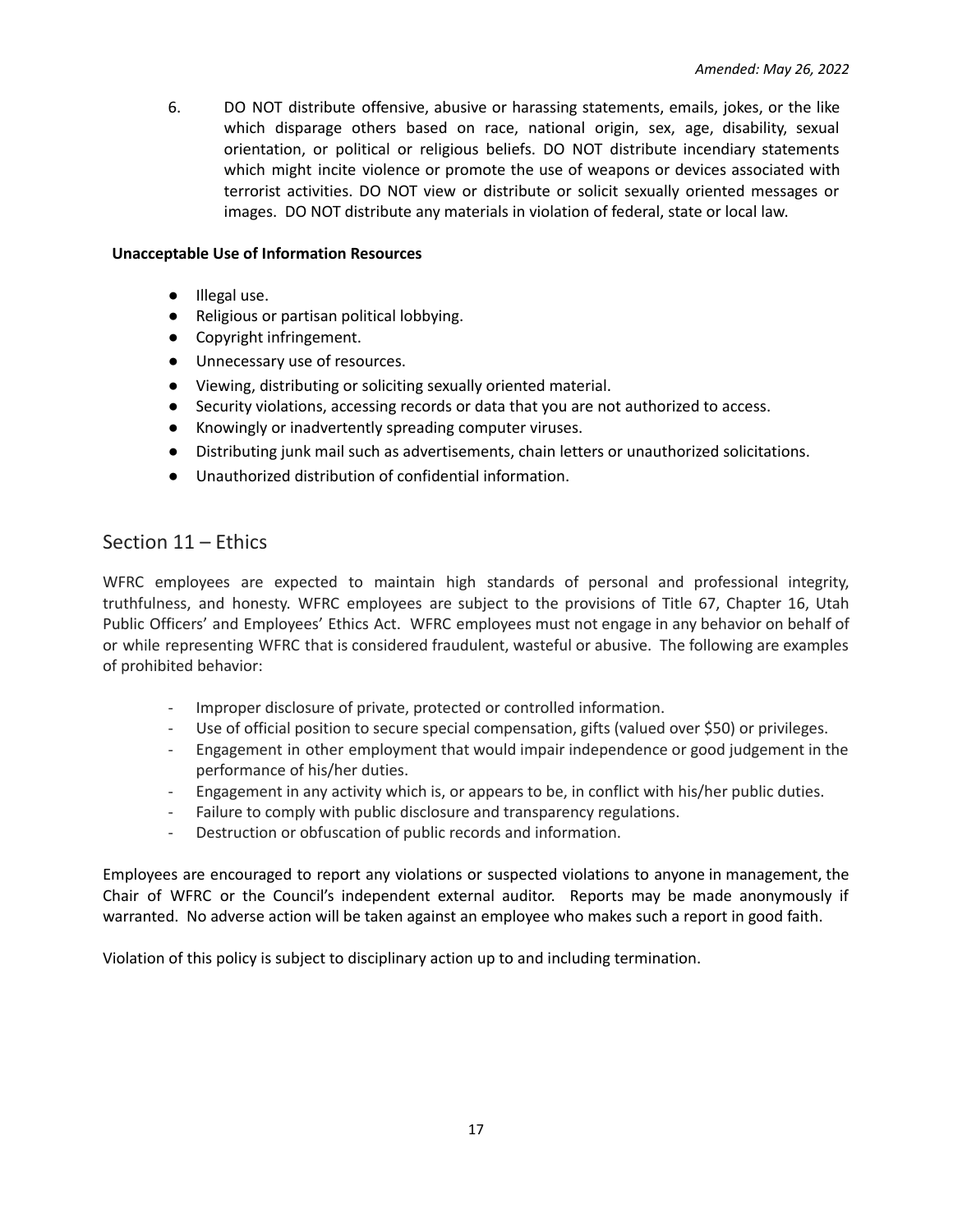# **CHAPTER V LEAVE**

<span id="page-17-0"></span>Leave is an authorized absence during regularly scheduled work hours. Leave may be authorized by the Executive Director with or without pay. An employee who is absent without permission is considered unauthorized absence, and shall be subject to disciplinary action up to and including dismissal. The Executive Director or Area Coordinators shall approve all leave requests except their own; Executive Director leave requests will be reviewed by the WFRC Chair or, in the absence of the Chair, the Vice-Chair.

### <span id="page-17-1"></span>Section 1 – Vacation Leave

Employees earn vacation for each full calendar month of employment. The amount earned is based on years of service as follows:

 – 5 years – 8 hours per month or 96 hours per year – 10 years – 10 hours per month or 120 hours per year -15 years – 12 hours per month or 144 hours per year years and over – 13.33 hours per month or 160 hours per year

Regular part-time employees earn vacation pro-rated based on hours worked (e.g., an employee who works 24 hours per week would earn vacation at the rate of 60% of the schedule shown above). No vacation accrual is made for unpaid time.

Employees of WFRC may carry forward into the next calendar year accrued vacation leave up to a maximum of 40 days or 320 hours. Once an employee has reached the maximum accrual, no further monthly accrual will be made until the employee has taken vacation leave. Vacation leave lost as a result of the employee reaching the maximum accrual may not be recovered in subsequent months regardless of the number of vacation hours used later in the year. For example: if an employee has an accrued vacation balance of 315 hours at the end of the month and during the subsequent month does not use any vacation and would normally accrue an additional 8 hours, in this instance they would only accrue 5 hours that subsequent month bringing them to the maximum accrual of 320 hours. If that same employee uses 40 hours the following month, they would only accrue 8 hours and the 3 hours lost as a result of reaching the maximum accrual would not be recovered at the later date.

Upon termination of employment an employee shall be paid for the unused portion of his/her accumulated vacation leave up to 40 days, provided he/she has completed six consecutive months of service and has terminated without cause.

No employee may be allowed vacation leave with pay for any period of time beyond, or in advance of, time already accrued. An exception may be made in an employee's first year of employment: with the prior written approval of the employee's Area Coordinator/Supervisor and Executive Director, an employee may borrow up to 40 hours of vacation time from their first year expected accruals, with the understanding that if their employment is terminated prior to the accruals being met, any used vacation time not yet earned as of the termination date will be deducted from their last paycheck.

<span id="page-17-2"></span>Taking any vacation leave without authorization may be reason for disciplinary action. Section 2 –Sick Leave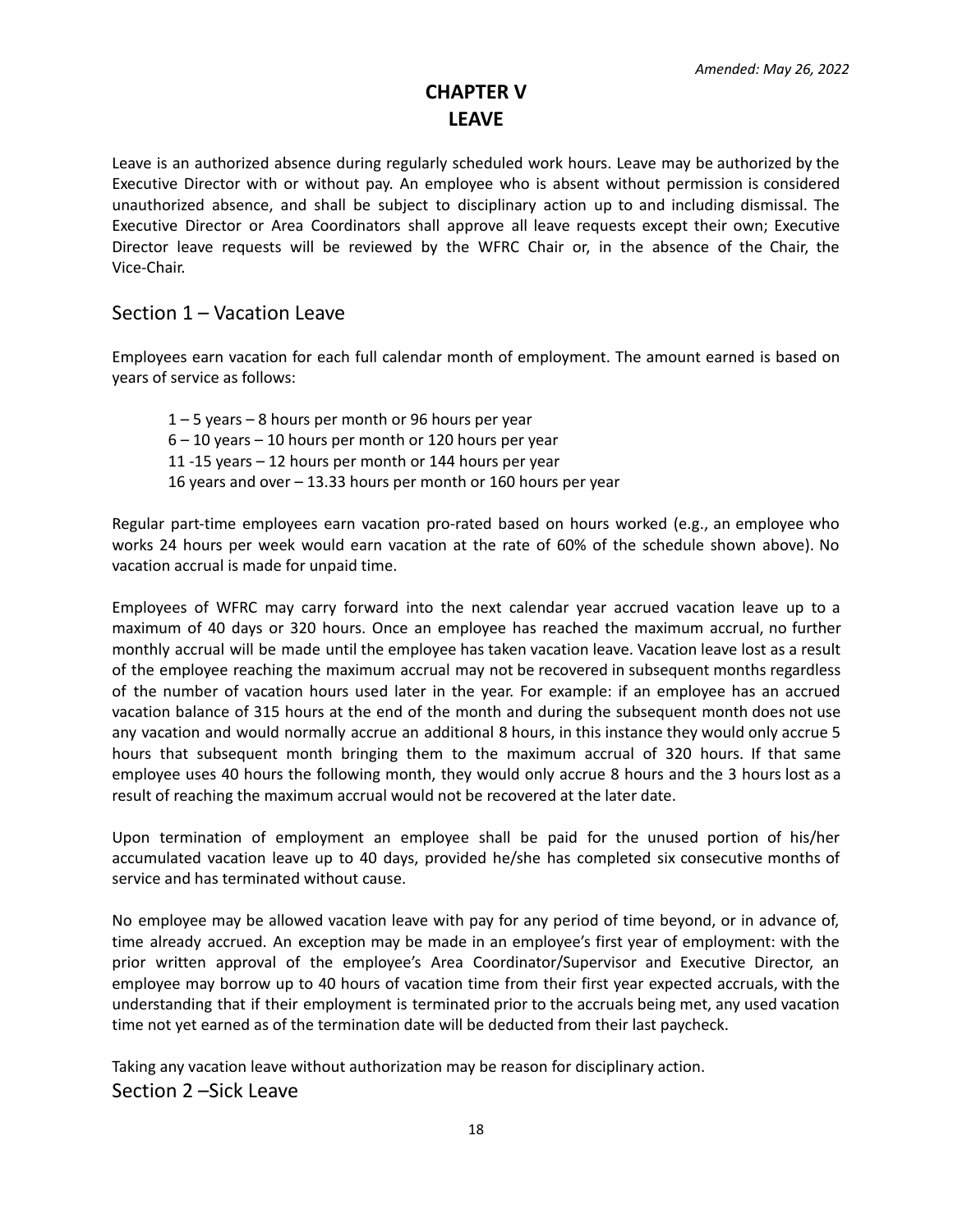Sick leave may be used when employee, employee's spouse, employee's child, or employee's parent are incapacitated by sickness or injury; for medical, dental, or optional diagnosis or treatment; to avoid exposure to a contagious disease when the attendance at duty jeopardizes the health of others; for well care health screenings or examinations, and fitness related activity by the employee. False or fraudulent use of health care leave shall be cause for disciplinary action and may result in dismissal. Reasonable limits may be imposed by the Executive Director.

All employees holding full-time and permanent positions accumulate sick leave at the rate of one day per month. Regular part-time employees accumulate sick leave pro-rated based on hours worked.

- 1. Employees are allowed to convert unused sick leave to cash payments upon termination of employment.
- 2. At the end of each fiscal year a portion of employee sick leave may be cashed out, converted or carried over as follows:
	- 0-40 hours of accrued sick leave: must be carried over to the next fiscal year
	- 41-80 hours: employee may choose to cash out, contribute to a deferred savings plan, convert to vacation leave, or carry over these hours to next fiscal year
	- 81 + hours: employee must choose to cash out, contribute to a deferred savings plan or convert these hours to vacation leave
- 3. A doctor's certificate may be required for sick leave in excess of three working days.
- 4. Sick leave must be reported by the employee at the same time sick leave is needed.

### Section 3 – Family Medical Leave (FMLA leave)

- 1. WFRC employees who have been employed by WFRC for at least one year and for at least 1,250 hours during the preceding 12-month period are eligible for FMLA leave. Employees claiming FMLA leave will be returned to the same or equivalent position at the end of the leave period granted pursuant to this policy.
- 2. FMLA leave will consist of appropriate paid leave or unpaid leave. WFRC will provide the first 80 hours at 2/3 pay for any employee with a qualifying FMLA event. After the first 80 hours at 2/3 pay the employee must use all of his or her accrued paid leave, including vacation leave and sick leave. In some cases, short-term disability may also be available. The remainder of the leave period will then consist of unpaid leave.
- 3. Employees who meet the applicable time of service may be granted FMLA leave consisting of appropriate accrued paid leave and unpaid leave for a period of 12 weeks, or 26 weeks pursuant to paragraph 5, during the 365 days following the invocation of FMLA leave. Leave may be taken intermittently as long as the total does not exceed 480 hours or 12 weeks. FMLA leave may be taken for the following reasons:
	- a. The birth of the employee's child and in order to care for the child;
	- b. The placement of a child with the employee for adoption or foster care;
	- c. To care for a spouse, child or parent who has a serious health condition; or
	- d. A serious health condition that renders the employee incapable of performing the functions of his or her job.
	- e. Because of any qualifying exigency (as the Secretary of Defense shall, by regulation,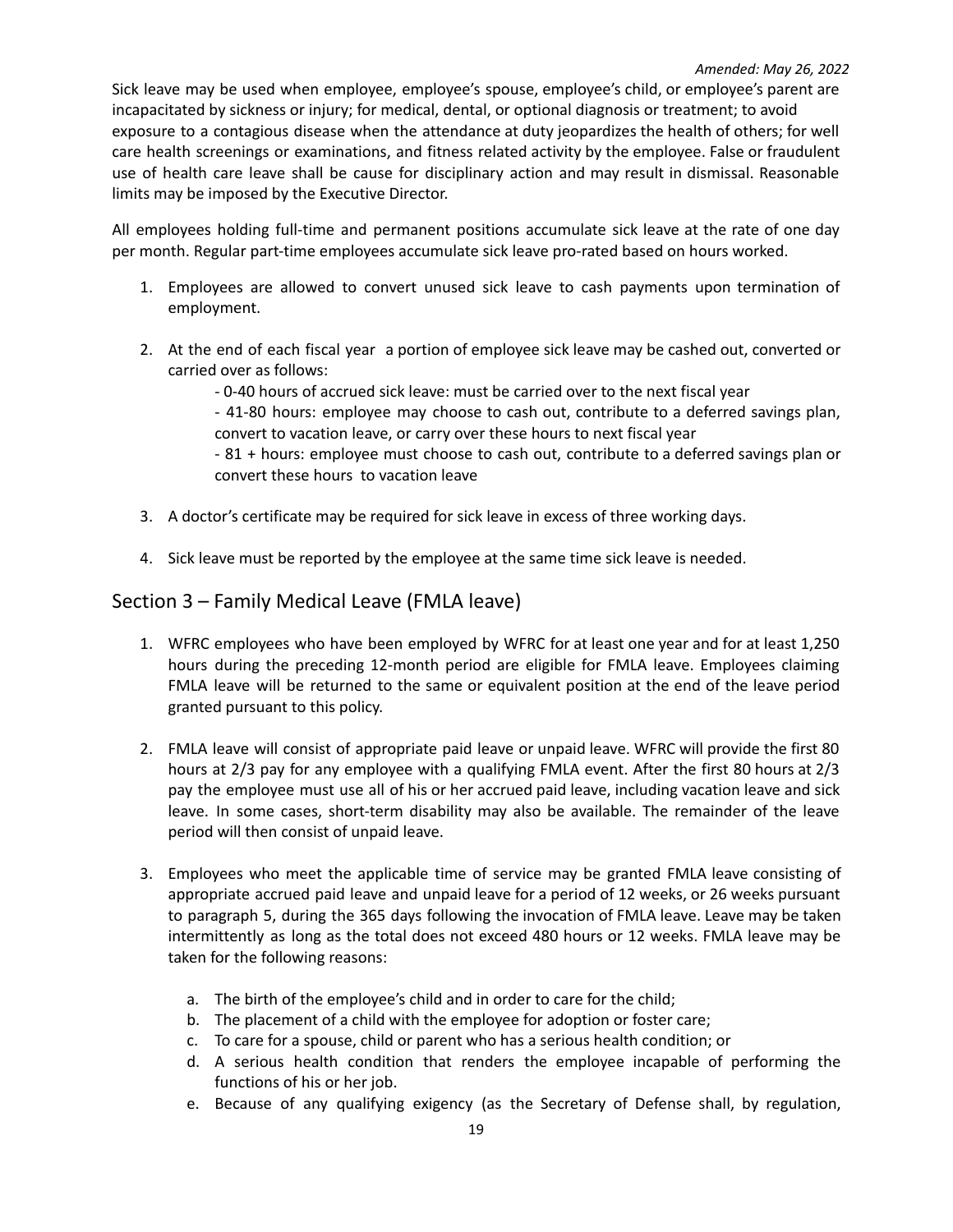determine) arising out of the fact that the spouse, or a son, daughter, or parent of the employee is on active duty (or has been notified of an impending call or order to active duty) in the Armed Forces in support of a contingency operation.

- 4. The entitlement to leave for the birth or placement of a child for adoption or foster care will expire 12 months from the date of birth or placement.
- 5. An eligible employee who is the spouse, son, daughter, parent or next of kin of a covered military service member shall be entitled to a total of 26 work weeks of leave during a 12-month period to care for the service member. The leave described in this paragraph shall only be available during a single 12-month period.
- 6. During the single 12-month period described in paragraph 5, an eligible employee shall be entitled to a combined total of 26 work weeks of leave under paragraphs 3 and 5. Nothing in this paragraph shall be construed to limit the availability of leave under paragraph 3 during any other 12-month period.
- 7. In all cases, an employee requesting leave under this policy must complete an "Application for Family Medical Leave" and return it to their supervisor with a copy to the human resource department. The completed application must state the reason for the leave, the duration of the leave, and the starting and ending dates of the leave.
- 8. An employee intending to take FMLA leave because of an expected birth or placement, or because of a planned medical treatment, must submit an application for leave at least 30 days before the leave is to begin. If leave is to begin within 30 days, an employee must give notice to the supervisor and human resource department as soon as the necessity for the leave arises.
- 9. An application for leave based on a serious health condition of the employee or the employee's spouse, child or parent must also be accompanied by a "Medical Certification Statement" completed by a health care provider. The certification must state the date on which the health condition commenced, the probable duration of the condition, and the appropriate medical facts of the condition. If the employee has a serious health condition, the certification must state that the employee cannot perform the functions of his or her job. In the case of a serious health condition, WFRC may, at its own expense, require a second medical opinion as a condition of approved leave. A "Medical Certification Statement" is not required for the birth of a child.
- 10. If the employee is needed to care for a spouse, child or parent, the certification must so state, along with an estimate of the amount of time the employee will be needed.
- 11. During a period of FMLA leave, an employee will be retained on WFRC's health plan under the same conditions that applied before leave commenced. To continue health coverage the employee must continue to make any contributions that he or she made to the plan before taking leave. Failure of the employee to pay his or her share of the health insurance premium may result in loss of coverage. If the employee fails to return to work after the expiration of the leave, the employee will be required to reimburse WFRC for payment of health insurance premiums during the leave, unless the reason the employee fails to return is the presence of a serious health condition which prevents the employee from performing his or her job or for circumstances beyond the employee's control.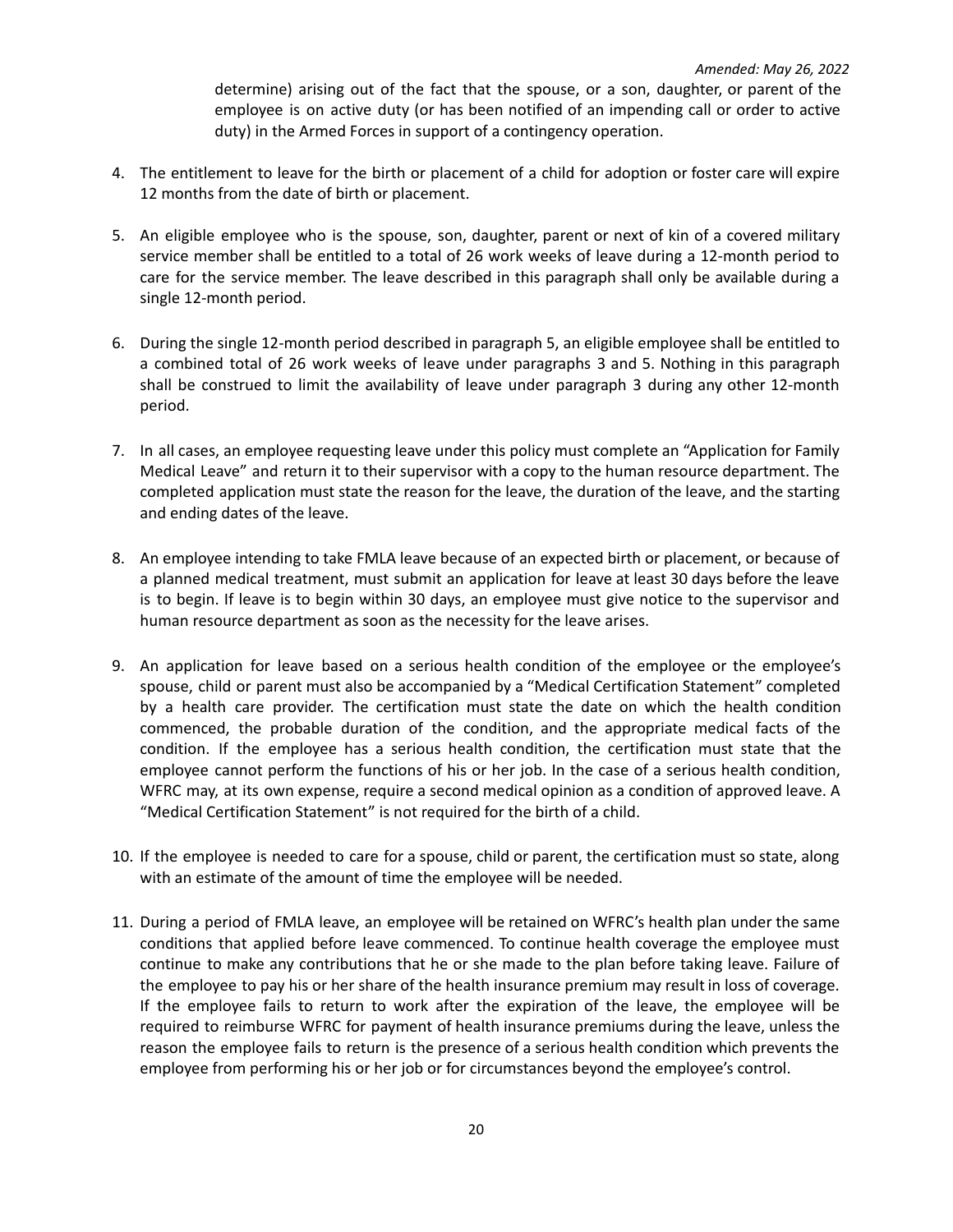- 12. An employee is not entitled to the accrual of any seniority or other employment benefits, including, but not limited to, vacation and sick leave accrual and retirement contributions, during any period of unpaid FMLA leave. However, an employee who takes FMLA leave will not lose any employment benefits that accrued before the date leave began.
- 13. An employee eligible for FMLA leave will be restored to his or her former position or to an equivalent position with equal pay, benefits and other terms and conditions of employment. WFRC cannot guarantee that an employee will be returned to his or her original job.
- 14. An employee must complete a "Notice of Intention to Return from Family Medical Leave" before he or she can be returned to active status. If the employee was on FMLA leave for a serious health condition that prevented the employee from performing the duties of his or her job, the employee must submit a signed "Health Provider Release" form. If an employee wishes to return to work prior to the expiration of the FMLA leave of absence, written notice must be given to the employee's supervisor and the human resource department at least five business days prior to the employee's planned return.
- 15. The failure of an employee to return to work upon the expiration of FMLA leave will subject the employee to immediate termination unless an extension is granted. An employee who requests an extension of FMLA leave due to the continuation, recurrence or onset of her or his own serious health condition, or of the serious health condition of the employee's spouse, child or parent, must submit a request for an extension, in writing, to the employee's supervisor and the human resource department. This written request should be made as soon as the employee realizes that she or he will not be able to return at the expiration of the leave period. Approval of the request for extension will be considered on its merits and may be approved by the Executive Director.
- 16. Application for FMLA leave, medical certification statements and other notices shall be on forms approved and prepared by the Human Resources department.

### <span id="page-20-0"></span>Section 4 – Leave of Absence without pay

The Executive Director may grant a leave of absence without pay in extraordinary circumstances.

### <span id="page-20-1"></span>Section 5 – Military Leave

Under the Uniformed Services Employment and Reemployment Rights Act (USERRA), WFRC is required to grant an unpaid military leave of absence to any employee who requests such leave in order to perform service in the uniformed services. It is the policy of WFRC to comply with USERRA and all other state, federal and local laws. In case of any conflicts between this policy and federal, state or local laws, such applicable laws shall control, subject to conflict of law principles.

It is the employee's responsibility give notice of the need for military leave. It is the employee's responsibility to notify WFRC when they are ready for reemployment after military duty.

Contact the Human Resources Representative for more specifics.

### <span id="page-20-2"></span>Section 6 – Court Leave

Wasatch Front Regional Council employees shall not lose regular employment pay or time while serving on jury duty. If the dollar amount received for jury duty is less than an employee's WFRC salary, WFRC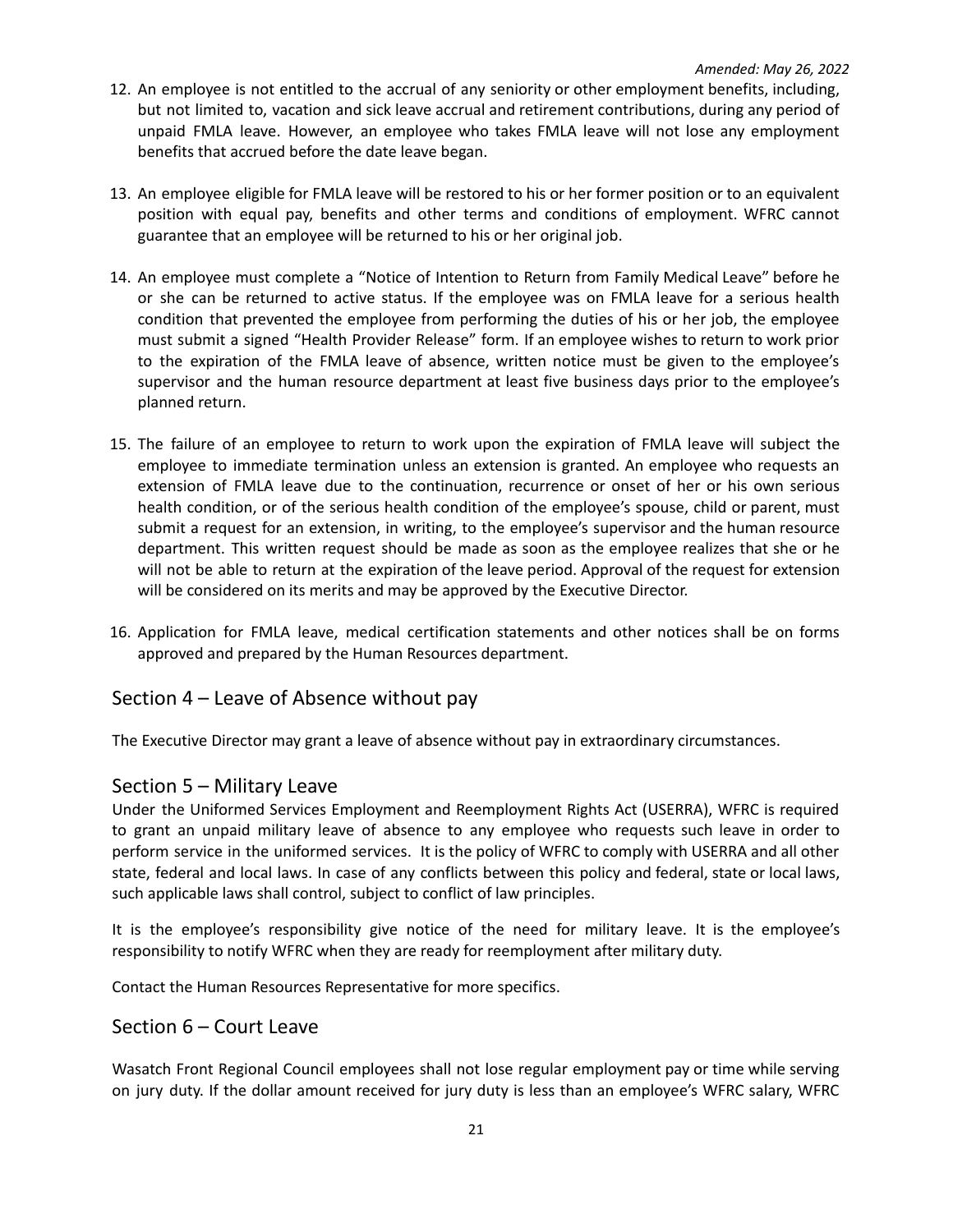will pay the difference between the amount paid and full salary on receipt of a voucher showing the amount received for jury duty.

## <span id="page-21-0"></span>Section 7 – Funeral and Compassionate Leave

Time off with pay will be granted a regular (full or part-time) employee who suffers the loss of a member of his/her immediate family. Immediate family shall mean the employee's parents, step-parents, grandparents, brothers, sisters, wife, husband, children, grand-children, mother-in-law, father-in-law, grandparents-in-law, sister-in-law, and brother-in-law. In the event of a death of a member of the employee's immediate family, the employee will be paid his/her regular base pay for scheduled work time a maximum of five days. In the case of grave illness an employee may be granted compassionate leave to attend the ailing immediate family member in lieu of funeral leave. Compassionate leave will have the same time limitations as funeral leave. An employee who uses a portion of the five (5) day funeral leave for compassionate leave may use the remainder upon death of the immediate family member, however the total time may not exceed five days. If additional time is needed the employee may use Sick Leave or Vacation Leave, if available. If other paid leave is not available, the employee may request leave without pay.

## Section 8 – Administrative or Emergency Leave

Administrative or Emergency leave may be granted by the Executive Director, or designee in the Executive Director's absence, to full-time and part-time regular employees. Such leave is recorded as "Other" on the employee's timesheet. Administrative or Emergency leave will not be charged against the employee's vacation, sick, or compensatory leave balances.

Administrative or Emergency leave may be granted under, but not limited to, the following:

- Hazardous conditions, including dangerous weather conditions.
- During declared States of Emergency or Disaster on either local, state or federal levels.
- When supply chain or other disruptions make it impractical to complete assigned work.

The Executive Director may impose administrative leave pending the investigation of employee misconduct. Administrative leave under this paragraph is not a disciplinary action. The period of leave shall not be longer than is reasonably necessary to complete the investigation into the alleged misconduct. The Executive Director may also impose administrative leave if the conduct of an employee, in the sole discretion of the Executive Director, endangers the peace and safety of others, or poses a threat to the public interest.

### **CHAPER VI**

### **TERMINATIONS, DISCIPLINE, APPEALS AND PERFORMANCE EVALUATION**

### Section 1 – Resignations

All resigning employees shall present their reasons for resignation to their immediate supervisor, who will then forward the written resignation to the Executive Director. The letter of resignation will then be filed in the employee's personnel file.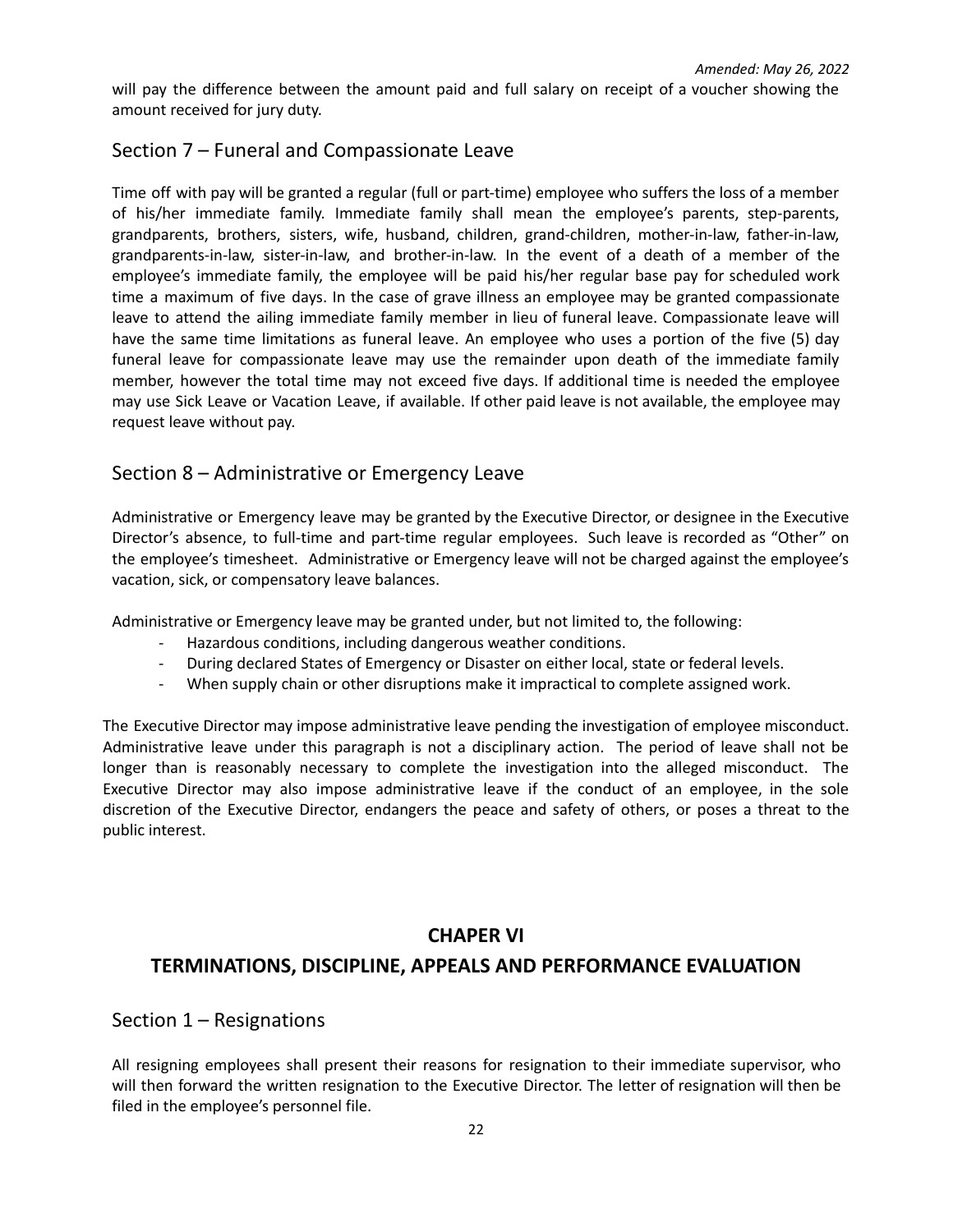Notification of at least two weeks is requested for all resignations.

## Section 2 – Dismissals and Lay Offs

The Executive Director may dismiss or lay off an employee under the following conditions:

- 1. When the position in which the employee has been assigned is abolished.
- 2. When funds are no longer available for that particular position.
- 3. When the employee demonstrates unsatisfactory performance in his/her work.
- 4. When the employee violates state or federal law or WFRC rules, policies or procedures, including those set forth in this Personnel Policy.

All regular personnel subject to termination have the right to make appeals as outlined in the appeals section.

### Section 3 – Discipline

The WFRC discipline policy provides a means of ensuring efficient and effective personnel practices. Both employees and supervisors must attempt to correct errors and faults which conflict with the rules and sound judgement of the WFRC management.

Disciplinary action serves two purposes; first, to redirect or correct an employee who has been delinquent, irresponsible, or has failed to perform in a satisfactory manner. Second, the action serves as a warning or to deter future misconduct. Under typical circumstances WFRC endorses a policy of progressive discipline in which it attempts to provide employees with notice of deficiencies and an opportunity to improve. Discipline will normally begin at the lowest level, unless circumstances dictate more severe discipline. Severe incidents may require a higher level of discipline, including termination, without being preceded by lesser forms of discipline.

1. Step 1 – **Oral Reprimand** – The employee's Area Coordinator (AC) will discuss the unsatisfactory areas of his/her work or behavior and provide instructions as to how improvement can be made. ACs will record name, date, and areas discussed as reference for future disciplinary problems and place that notation in the employee's personnel folder.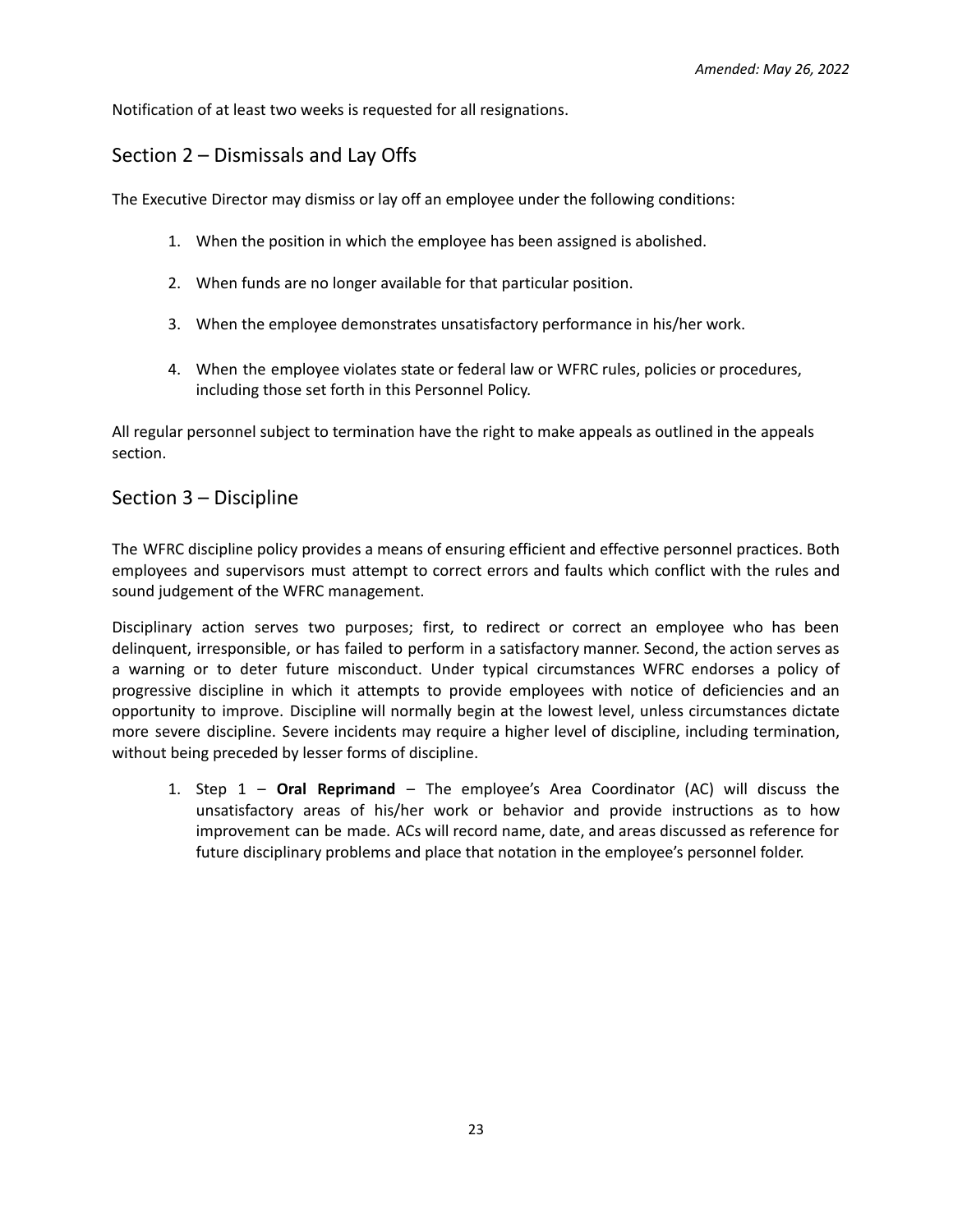- 2. Step 2 **Written Reprimand** A written reprimand will include a detailed statement of the problem, situation and remedy sought by the employee's AC. The AC will discuss the written reprimand with the employee and have the employee acknowledge by signature that they have received a copy of the written reprimand. Subsequent to receiving a written reprimand the employee's performance and/or behavior while at work will be closely monitored to determine whether or not the problem has been rectified. A copy of the written reprimand will be retained in the employee's personnel folder. A report of this action will be submitted to the Executive Director within five (5) business days of the action taken.
- 3. Step 3 **Suspensions** An employee may be suspended for violations of WFRC rules or regulations, for misconduct, or for unacceptable performance. The employee will be provided with written notice of the suspension and asked to acknowledge by signature that they have received a copy. The suspension is for a period not to exceed fifteen (15) business days and will be without pay. More than two suspensions per year is grounds for dismissal.

See number 6 below explaining how discipline involving suspensions, demotions or terminations will be handled.

4. Step 4 – **Demotion** – An employee may be demoted to a lesser position for serious violations of WFRC rules, continued misconduct, or other serious and detrimental misconduct.

See number 6 below explaining how discipline involving suspensions, demotions or terminations will be handled.

- 5. Step 5 **Termination of Employment** When steps 1 through 4 fail to rectify the problems and the employee continues to violate WFRC rules or for severe, serious, or flagrant misconduct, or for unacceptable performance, the employee's employment may be ended.
- 6. In the case of a suspension without pay, or demotion, or termination, the employee will be given a written Pre-Disciplinary Notice setting forth the violation, including any policies, practices or regulations that have been violated; the conduct or unacceptable performance which violates those policies, practices or regulations; and the proposed discipline. The employee will then have five (5) business days to request a Pre-Disciplinary meeting with the Executive Director.

At the Pre-Disciplinary meeting, the employee will have the opportunity to present his or her explanation of what occurred, explain any mitigating factors that should be considered, and any other evidence that the employee wants the Executive Director to consider. The employee may not call witnesses but may ask someone to accompany him or her to the meeting.

Within five (5) business days of the pre-Disciplinary meeting, the Executive Director will issue a disciplinary letter setting forth: 1) the policies, practices or regulations the employee has violated or other misconduct or unacceptable performance the employee has engaged in; 2) a brief recitation of the facts supporting the violation; and 3) the discipline that the employee will receive (i.e., a suspension, demotion, or termination). If the Executive Director decides not to issue any discipline, this will also be set forth in a letter to the employee. The employee will then have five (5) business days to appeal the discipline (if they choose) by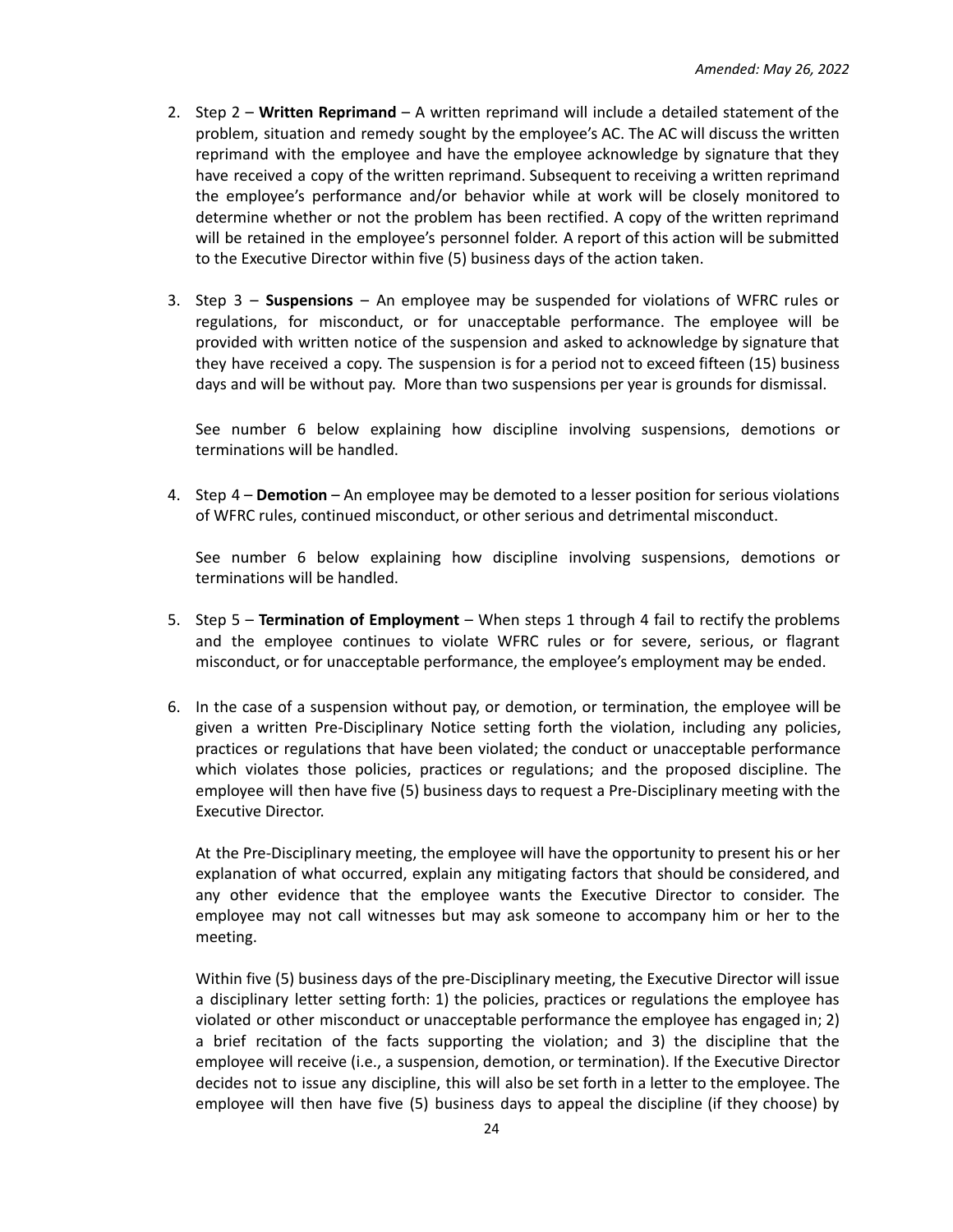following the steps outlined in Section 4.

### Section 4 – Appeals Procedure

Oral or written reprimands may only be appealed to the Executive Director. An employee wishing to appeal a reprimand must submit a letter within five (5) business days of receiving the discipline to the Executive Director explaining their position and why they do not feel the discipline is warranted (or should be lessened.) The Executive Director will respond in writing within five (5) business days.

If a regular employee wishes to appeal a termination, demotion, or suspension without pay, the employee must submit a written request for an appeal to the Human Resources Department within five (5) business days of receiving the discipline. The written request should set forth: 1) the discipline being appealed (include a copy of the discipline); 2) a brief statement of what occurred; 3) the relief the employee would like; 4) witnesses, if known; and 5) information on how the employee may be contacted.

WFRC will retain a neutral hearing officer to conduct a full and fair hearing. The employee may retain a lawyer to represent them (at their own expense) and will be allowed to call witnesses, cross examine witnesses presented by WFRC, present documentary and other evidence, and make opening and closing statements. The hearing shall be held at a place and time determined by the WFRC within thirty (30) calendar days of the disputed action. The hearing officer will prepare a written decision within twenty

(20) calendar days of the hearing and serve it on both WFRC and the employee by mail or email or both.

### Section 5 – Performance Evaluation

The purpose of the performance evaluation is to provide both the employee and the Area Coordinator (AC) the opportunity to review the employee's work record and behavior. The evaluation may include both negative and positive aspects of the employee's work and the employee-AC relationship as deemed essential by either or both parties. Although the employee's views must be considered, the responsibility of the AC is to ensure efficient and effective work performance.

Evaluations may be given at any time to assist the employee in improving his/her situation. It is to the advantage of both the employee and AC to make the evaluation as effective as possible with well-defined expectations and steps for improving performance when needed.

An evaluation will be conducted at the discretion of the AC, but must be done at least once each year.

The employee may request an evaluation at any time in an effort to improve a situation in which the employee feels a problem exists.

A copy of the evaluation shall be given to the employee following the meeting and another copy will be placed in the personnel file of the employee.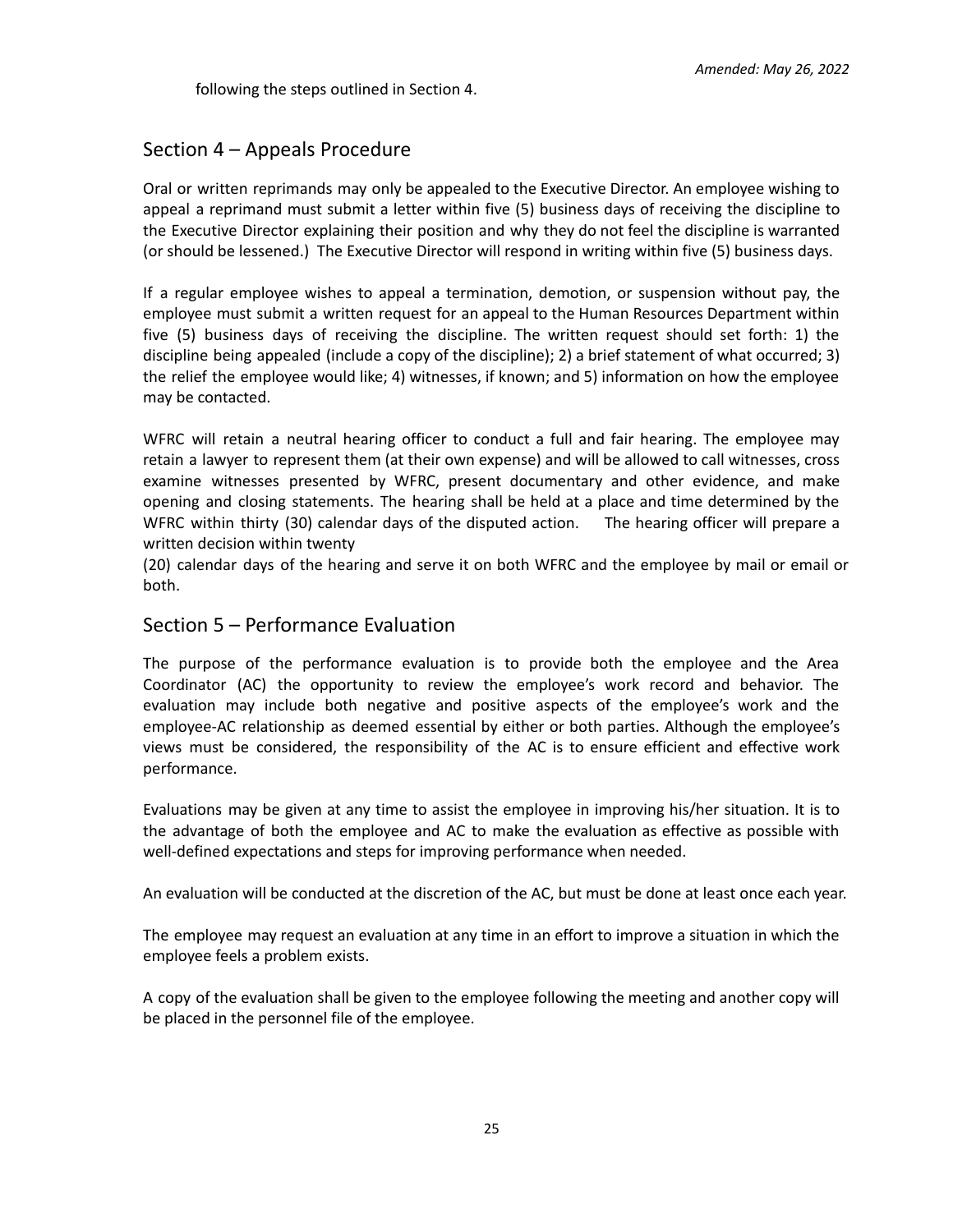## **CHAPTER VII**

### **TRAVEL AND SUSTENANCE REIMBURSEMENT**

Travel and sustenance expenses will be reimbursed to employees as follows:

### Section 1 – Reimbursement for Travel by Private Automobile within the State

As authorized by the Executive Director, an employee may use his/her own automobile to accomplish the work of the Wasatch Front Regional Council. The employee shall be reimbursed for the use of his/her automobile at the GSA-published mileage rate. Mileage will be computed from the odometer reading or the latest official road map and will be limited to the most economical, usually traveled routes. Any staff member who is required to use his/her own automobile in the performance of Council business must carry automobile insurance to protect WFRC liability. It is recommended that such insurance be large enough to account for the increased risk due to increased use of the employee's automobile. WFRC may utilize a Driver Qualification standard that would require employees to provide their driver's license numbers to the Accounting Department for the purpose of obtaining monthly motor vehicle records.

### Section 2 – Reimbursement for Travel by Common Carrier within the State

As authorized by the Executive Director, actual transportation costs of travel by common carrier for work purposes will be reimbursed.

### Section 3 – Reimbursement for Travel Out-of-State

As authorized by the Executive Director, transportation costs for out-of-state travel by the most economical and feasible means will be paid. Travel time will be allowed for travel to and from the location of WFRC business. If additional travel time is taken, it will be deducted from annual leave. All air travel accommodations will be "coach" class.

Meals and incidental expenses for out-of-state travel will be reimbursed at the GSA-published per diem rate for the area of travel, except that if a meal is provided as part of a work event the employee will not be reimbursed for that portion of the per diem rate. Reimbursement for lodging will be made using the published GSA rate unless it can be demonstrated that a substitute rate should appropriately be used, e.g., if an employee attends an approved professional conference and stays at the hotel where the conference is being held.

### Section 4 – Other Sustenance

Employees who are required to attend a meeting at which a meal is served that they have to pay for will be reimbursed for the cost of the meal. Employees who are required to attend a meeting outside a normal working day at which no meal is served may be allowed a meal expense. Prior approval for these expenses shall be obtained from the Executive Director.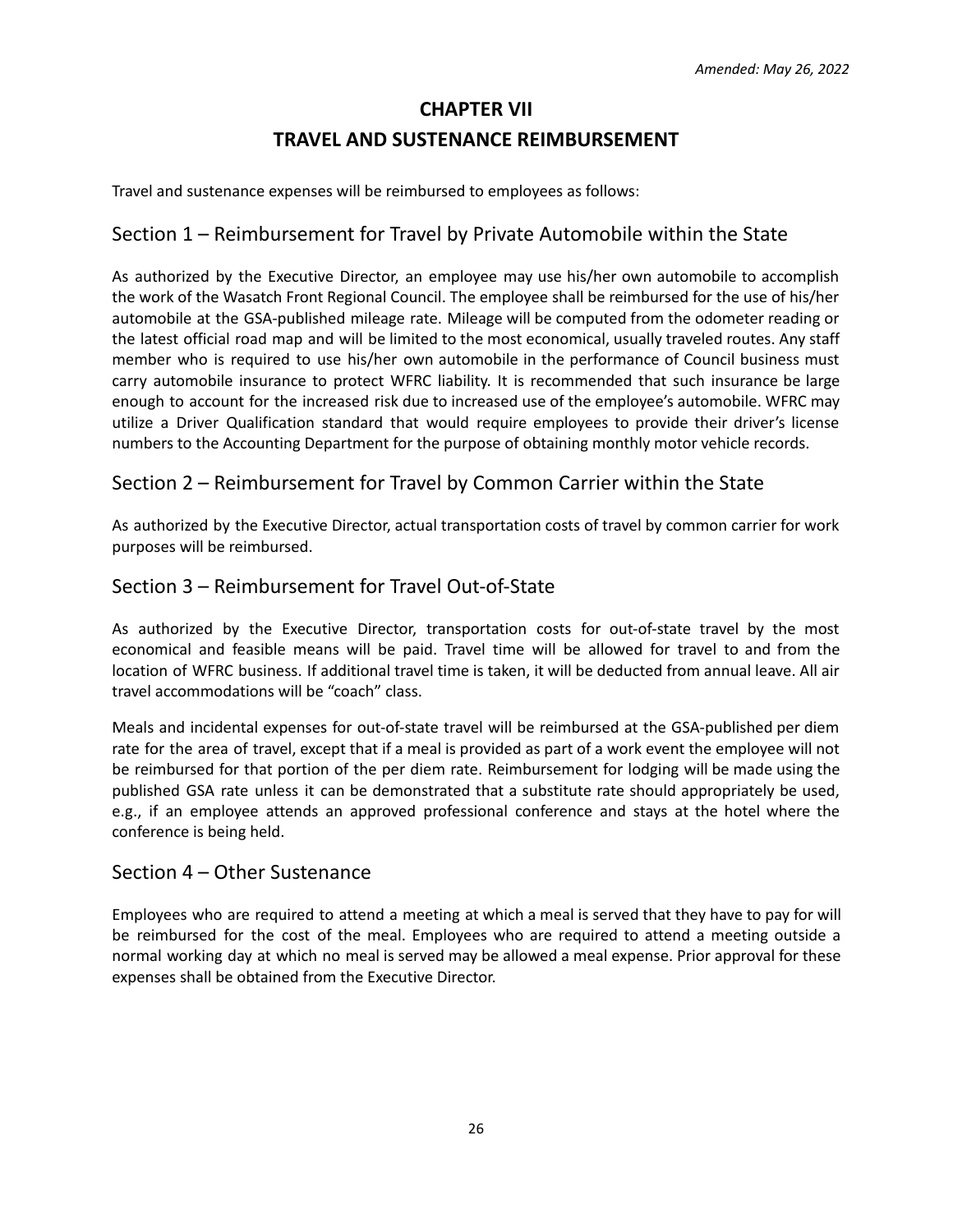# **CHAPTER VIII EMPLOYEE BENEFIT PROGRAMS**

### Section 1 - Health Insurance

WFRC offers a group health and dental insurance plan for all regular full-time and regular part-time employees who work a minimum of 20 hours per week. Coverage is for the employee and his/her spouse and children subject to a 10% premium cost share. A description of specific benefits is available upon request.

Employees may purchase Retiree Health Insurance as allowed under the PEHP Group Health Insurance Plan. The full amount of the premium for Retiree Health Insurance is the responsibility of the employee.

### Section 2 - Retirement

WFRC regular full-time and regular part-time employees who work a minimum of 20 hours per week are automatically enrolled in the Utah State Retirement System non-contributory, defined benefit (pension) plan and a Utah State Retirement System defined contribution 401(k) plan. WFRC pays the cost of the non-contributory pension and may also make contributions to the 401(k).

WFRC does not participate in the Social Security System. In lieu of a Social Security benefit, if an employee voluntarily makes up to a 7.65% of salary contribution to either a 457 or 401(k) deferred savings plan administered by the Utah State Retirement System, WFRC will match that contribution at 100%. The matching funds are contributed to the employee's 401(k) account. Employees may voluntarily elect to contribute more than 7.65%, up to the legal limit, to either or both a 401(k) or 457 plan, however WFRC will not match the contributions over 7.65%.

Employees are also able to voluntarily contribute to a ROTH IRA administered through the Utah State Retirement System.

A description of the retirement benefit programs is available from the Accounting Department.

### Section 3 - Worker's Compensation, Disability, and Life Insurance

WFRC provides Worker's Compensation insurance for all of its employees. This insurance provides medical coverage and limited income for employees who are injured while on the job. WFRC will assist employees to return to a safe and productive work environment. Although an employee may not be able to perform his/her regular job, WFRC will work with the employee to provide light duty assignments, if possible, based upon the employee's medical restrictions.

The Council also provides life and disability insurance to all regular full-time and regular part-time employees who work a minimum of 30 hours per week. A description of the insurance benefits is available from the Accounting office.